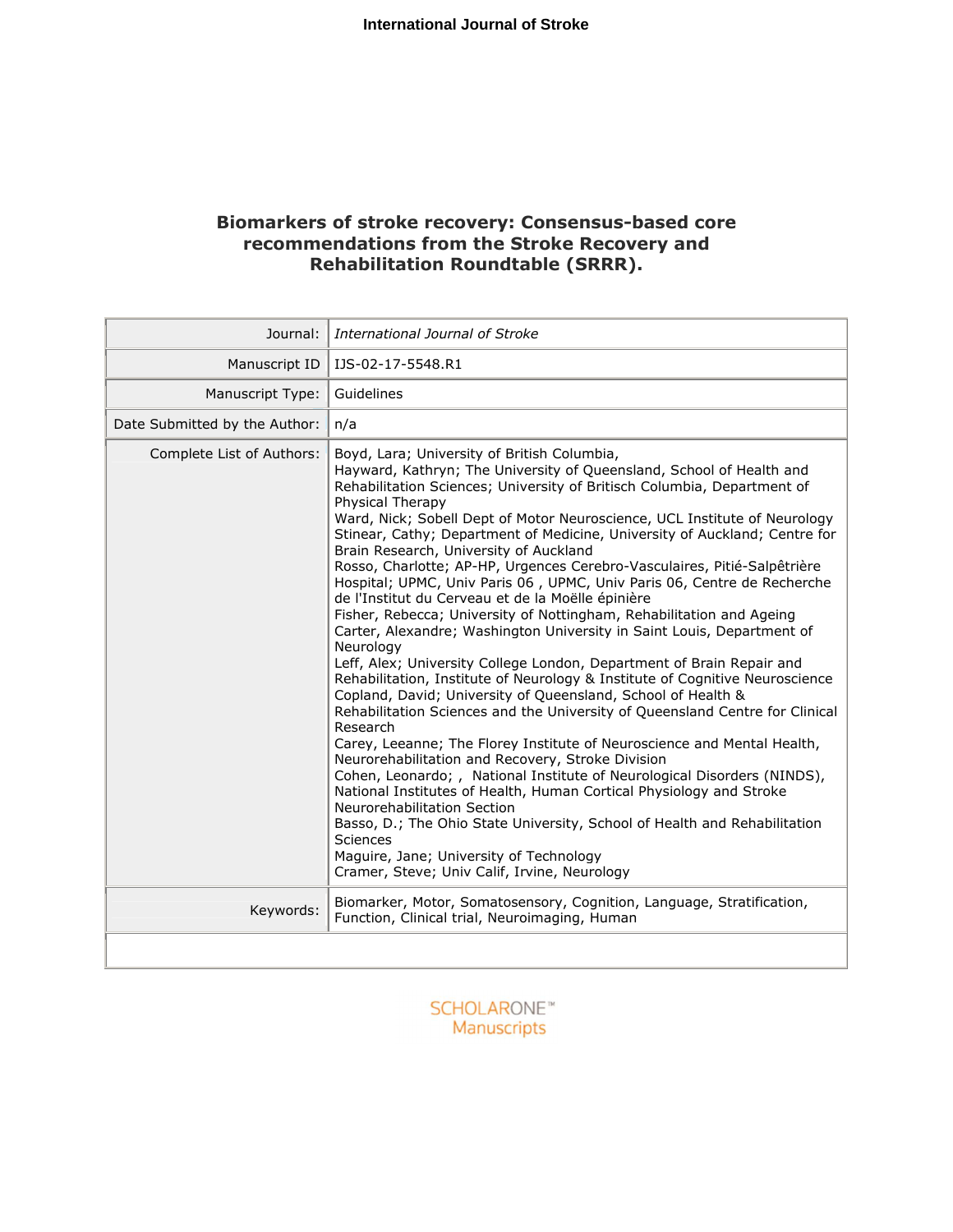**Biomarkers of stroke recovery: Consensus-based core recommendations from the Stroke Recovery and Rehabilitation Roundtable (SRRR).** 

Lara A Boyd, Kathryn S Hayward, Nick S Ward, Cathy M Stinear, Charlotte Rosso, Rebecca J Fisher, Alexandre R Carter, Alex P Leff, David A Copland, Leeanne M Carey, Leonardo G Cohen, D. Michele Basso, Jane M Maguire, Steven C Cramer.

**Lara A. Boyd**. Department of Physical Therapy & the Djavad Mowafaghian Centre for Brain Health, University of British Columbia, Vancouver V6T1Z3, Canada.

**Kathryn S. Hayward**. Department of Physical Therapy, University of British Columbia, Vancouver V6T1Z3, Canada; Stroke Division, The Florey Institute of Neuroscience and Mental Health, Heidelberg 3084, Australia.

**Nick S. Ward**. Sobell Department of Motor Neuroscience, UCL Institute of Neurology, Queen Square, London WC1N 3BG, UK.

**Cathy M. Stinear**. Department of Medicine and Centre for Brain Research, University of Auckland, Auckland New Zealand.

partment of Physical Therapy & the Djavad Mowafaghis<br>of British Columbia, Vancouver V6T1Z3, Canada.<br>**Ard**. Department of Physical Therapy, University of Bri<br>3, Canada; Stroke Division, The Florey Institute of Neu<br>delberg 3 **Charlotte Rosso**. Inserm U 1127, CNRS UMR 7225, Sorbonne Universités, UPMC Univ Paris 06 UMR S 1127, Institut du Cerveau et de la Moelle épinière, ICM, F-75013, France; AP-HP, Stroke Unit, Pitié-Salpêtrière Hospital, 75013, France.

**Rebecca J. Fisher**. Division of Rehabilitation & Ageing, University of Nottingham, UK **Alexandre R. Carter**. Department of Neurology, Washington University in Saint Louis, St Louis 63110, United States.

**Alex P. Leff**. Department of Brain Repair and Rehabilitation, Institute of Neurology & Institute of Cognitive Neuroscience, University College London, Queens Square WC1N 3BG, UK

**David A. Copland**. School of Health & Rehabilitation Sciences, University of Queensland, Brisbane 4072 Australia; and University of Queensland Centre for Clinical Research, Brisbane 4029 Australia.

**Leeanne M. Carey**. School of Allied Health, College of Science, Health and Engineering, La Trobe, University, Bundoora 3086, Australia; and Neurorehabilitation and Recovery, Stroke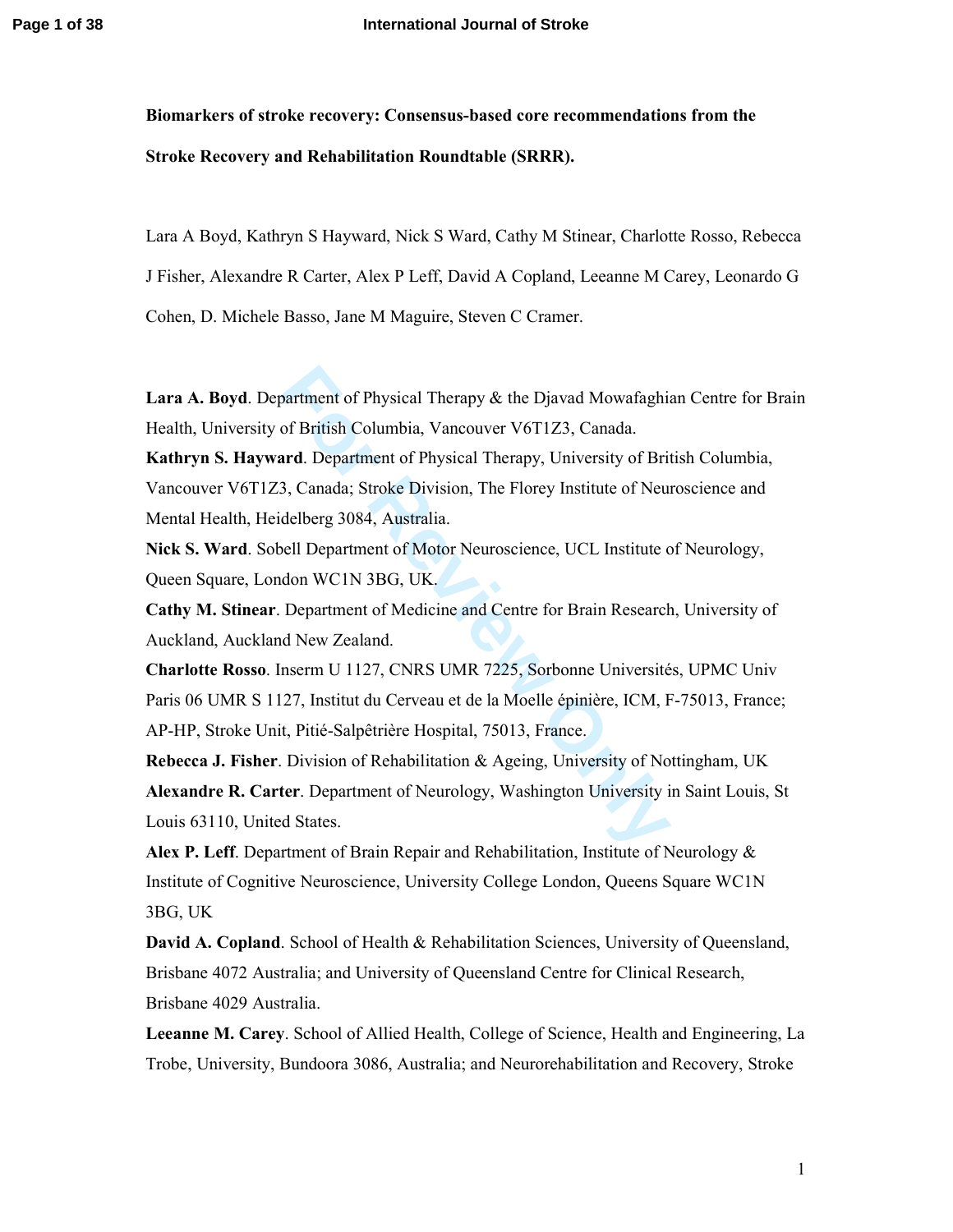Division, The Florey Institute of Neuroscience and Mental Health, Heidelberg 3084, Australia.

**Leonardo G Cohen**. Human Cortical Physiology and Neurorehabilitation Section, NINDS, NIH

**D. Michele Basso**. The Ohio State University, School of Health and Rehabilitation Sciences, Columbus 43210, United States.

**Jane M. Maguire**. University of Technology, Ultimo, Sydney, Australia. **Steven C. Cramer.** University of California, Irvine; Depts. Neurology, Anatomy & Neurobiology, and Physical Medicine & Rehabilitation, Irvine 92697, United States

**Formal**<br>**Formal**<br>**Formal**<br>**Formal**<br>**Formal**<br>**Formal**<br>**Formal**<br>**Formal**<br>**Formal**<br>**Formal**<br>**Formal**<br>**Formal**<br>**Formal**<br>**Formal**<br>**Formal**<br>**Formal**<br>**Formal**<br>**Formal**<br>**Formal**<br>**Formal**<br>**Formal**<br>**Formal**<br>**Formal**<br>**Formal**<br>**Forma** Keywords (3-7 total): Biomarker, motor, somatosensory, cognition, language, stratification, function, clinical trial, neuroimaging, human

Cover Title: Biomarkers for Stroke Recovery

Word count: 4156 without references

Twitter: @laboyd47; @UBC\_BrainLab

List of tables and figures:

Table 1: Summary of possible biomarkers to measure brain structure or function

Table 2: Scope of functional domains considered given existing literature.

Table 3: Scope for expert consensus biomarker recommendations.

Table 4: Expert consensus biomarker recommendations.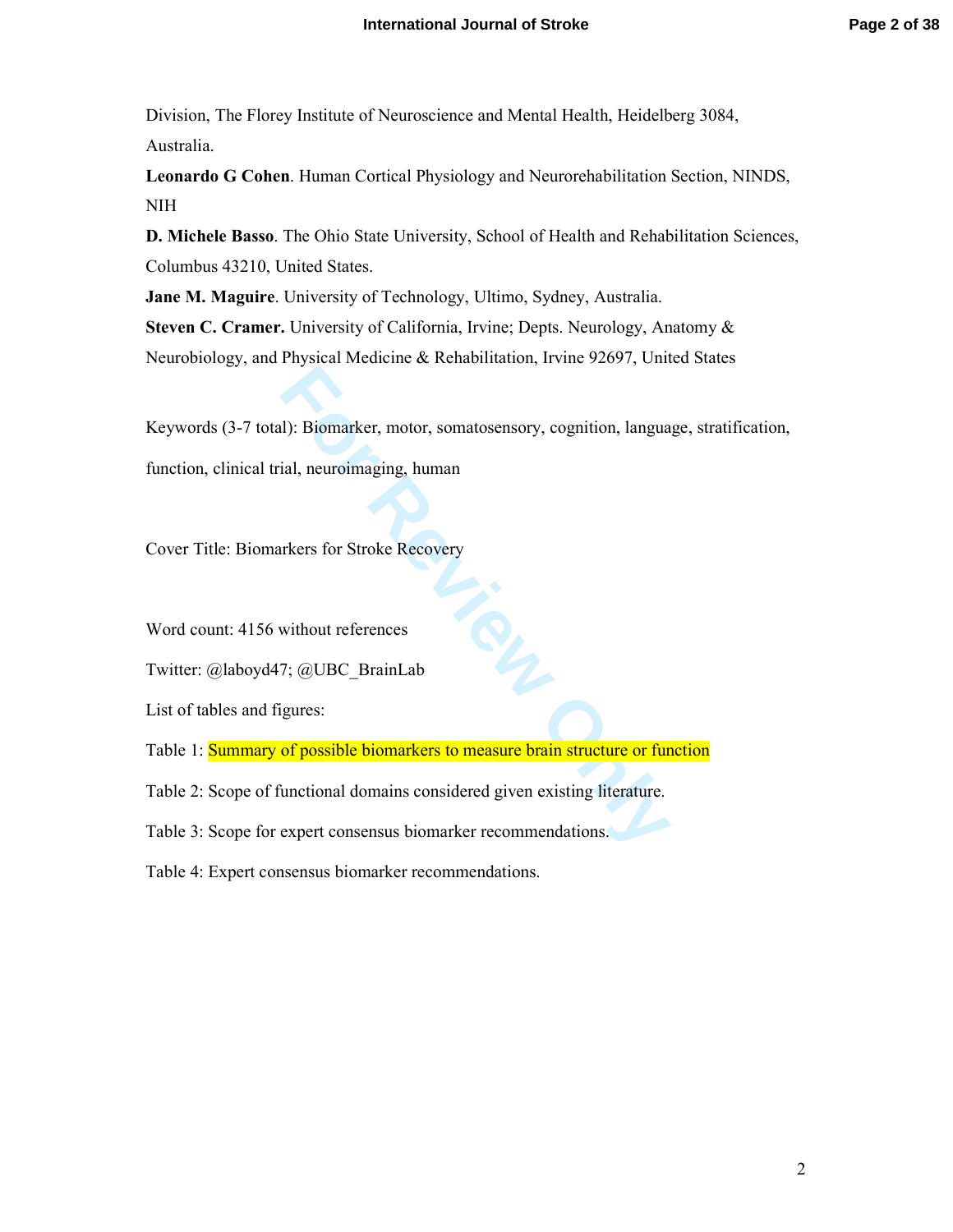#### **Abstract**

**For All Secure 2018** and unravel the factors important to the recovery proces provide a consensus statement regarding the current state biomarkers. Biomarkers of motor, somatosensory, cogrees recovery timeline post-stroke The most difficult clinical questions in stroke rehabilitation are "What is this patient's potential for recovery?" and "What is the best rehabilitation strategy for this person, given her/his clinical profile?" Without answers to these questions, clinicians struggle to make decisions regarding the content and focus of therapy, and researchers design studies that inadvertently mix participants who have a high likelihood of responding with those who do not. Developing and implementing biomarkers that distinguish patient subgroups will help address these issues and unravel the factors important to the recovery process. The goal of the present paper is to provide a consensus statement regarding the current state of the evidence for stroke recovery biomarkers. Biomarkers of motor, somatosensory, cognitive and language domains across the recovery timeline post-stroke are considered; with focus on brain structure and function, and exclusion of blood markers and genetics. We provide evidence for biomarkers that are considered ready to be included in clinical trials, as well as others that are promising but not ready and so represent a developmental priority. We conclude with an example that illustrates the utility of biomarkers in recovery and rehabilitation research; demonstrating how the inclusion of a biomarker may enhance future clinical trials. In this way, we propose a way forward for when and where we can include biomarkers to advance the efficacy of the practice of, and research into, rehabilitation and recovery after stroke.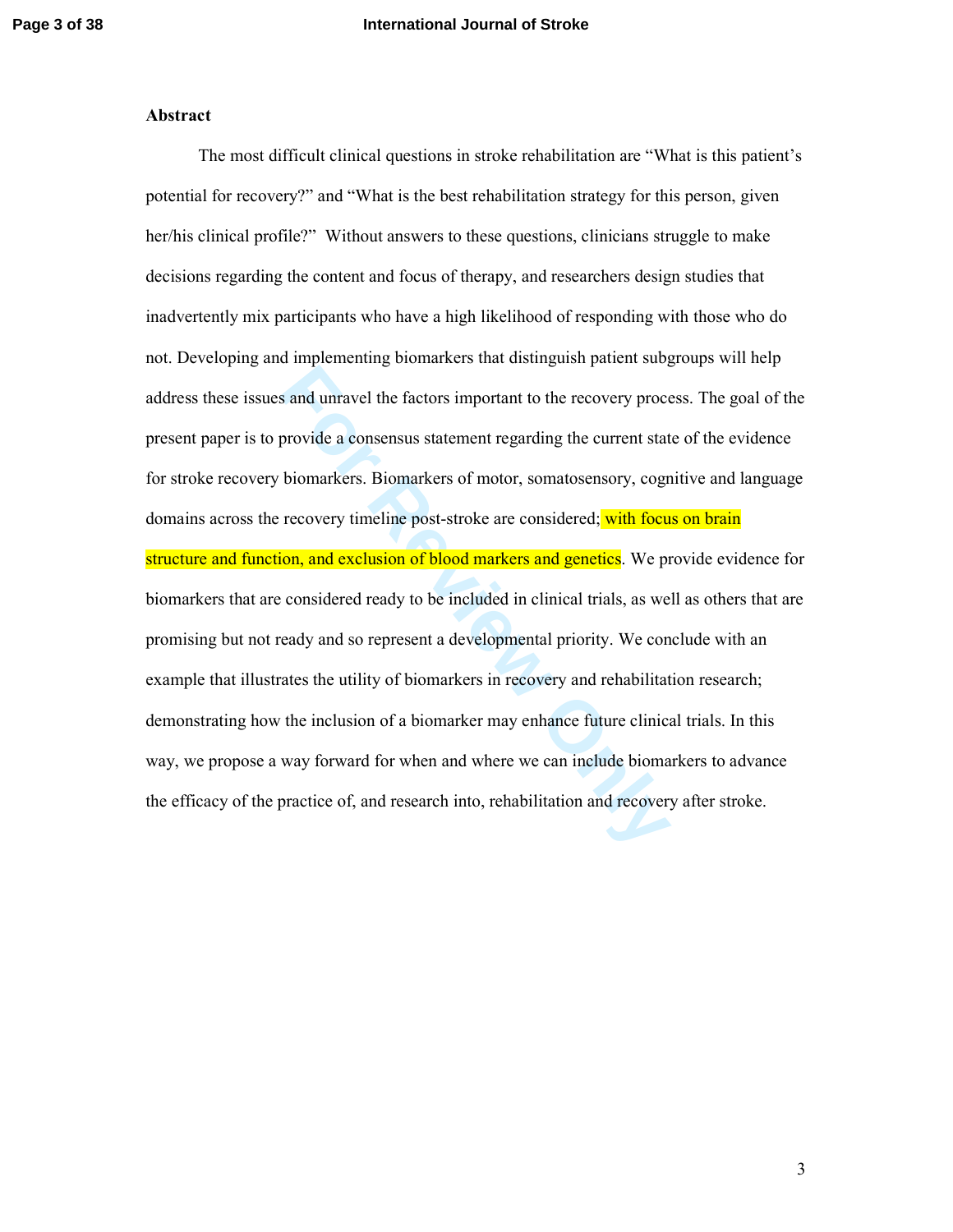### **Introduction**

Stroke is a heterogeneous condition, making choice of treatment, and prediction of outcome and treatment response, difficult. Despite this, clinical trials are often designed with a 'one size fits all' point of view, which can make them vulnerable to patient heterogeneity, reduced statistical power, and thus failure. Biomarkers can greatly inform patient selection for trials in general medical research, and this is equally true for stroke recovery. A stroke recovery biomarker (SRB) can be defined as an indicator of disease state that can be used as a measure of underlying molecular/cellular processes that may be difficult to measure directly in humans, and could be used to understand outcome, or predict recovery or treatment response (1).

ing molecular/cellular processes that may be difficult to<br>ild be used to understand outcome, or predict recovery of<br>terms biomarkers should improve our ability to predict<br>terms biomarkers should improve our ability to pred In practical terms biomarkers should improve our ability to predict long-term outcomes after stroke across multiple domains. This is beneficial for: a) patients, caregivers and clinicians; b) planning subsequent clinical pathways and goal setting; and c) identifying whom and when to target, and in some instances at which dose, with interventions for promoting stroke recovery (2). This last point is particularly important as methods for accurate prediction of long-term outcome would allow clinical trials of restorative and rehabilitation interventions to be stratified based on the potential for neurobiological recovery in a way that is currently not possible when trials are performed in the absence of valid biomarkers. Unpredicable outcomes after stroke, particularly in those who present with the most severe impairment (3) mean that clinical trials of rehabilitation interventions need hundreds of patients to be appropriately powered. Use of biomarkers would allow incorporation of accurate information about the underlying impairment, and thus the size of these intervention trials could be considerably reduced (4), with obvious benefits. These principles are no different in the context of stroke recovery as compared to general medical research (5).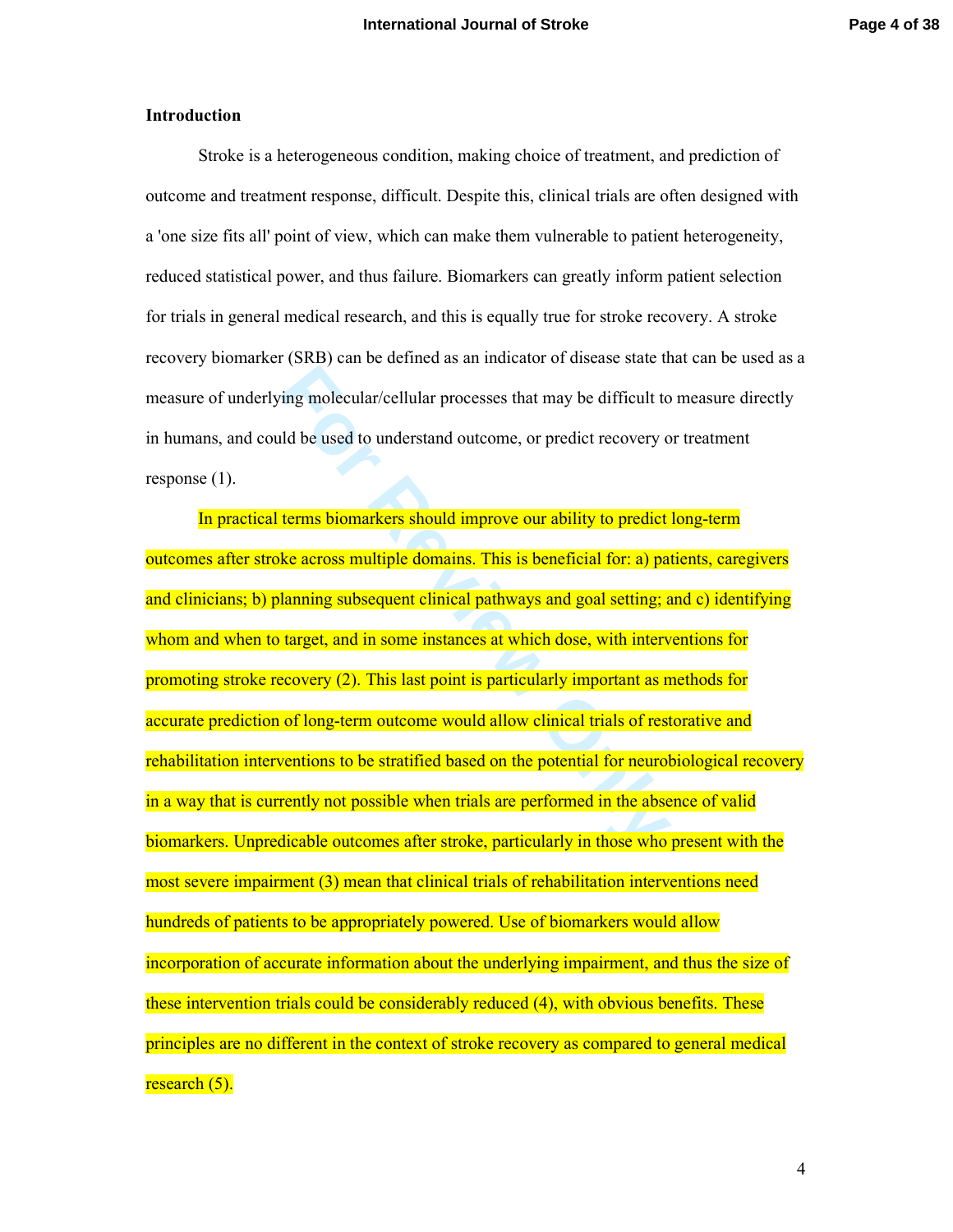#### **Page 5 of 38 International Journal of Stroke**

Interventions fall into two broad mechanistic categories: 1) behavioural interventions that *take advantage of* experience and learning-dependent plasticity (e.g. motor, sensory, cognitive, and speech and language therapy), and 2) treatments that *enhance the potential for* experience and learning-dependent plasticity to maximise the effects of behavioural interventions (e.g. pharmacotherapy or non-invasive brain stimulation) (6). To identify in whom and when to intervene, we need biomarkers that reflect the underlying biological mechanisms being targeted therapeutically.

**For The Example 12 Set Solution** and the evidences of that are helpful in outcome prediction and therefore is first<br>tion to be used in trials (7). We focused on stroke re<br>the structure or function of the brain (Table 1). Our goal is to provide a consensus statement regarding the evidence for stroke recovery biomarkers that are helpful in outcome prediction and therefore identifying subgroups for stratification to be used in trials (7). We focused on stroke recovery biomarkers that can investigate the structure or function of the brain (Table 1). Four **functional domains** (motor, somatosensation, cognition, and language  $[Table 2]$ ) were considered according to **recovery phase** post stroke (hyperacute: <24hrs; acute: 1 to 7 days; early subacute: 1 week to 3 months; late subacute: 3 months to 6 months; chronic:  $> 6$  months (8)). For each functional domain, we provide recommendations for biomarkers that either are: 1) ready to guide stratification of subgroups of patients for clinical trials and/or to predict outcome, or 2) are a developmental priority  $(Table 3)$ . Finally, we provide an example of how inclusion of a clinical trial-ready biomarker might have benefitted a recent phase III trial. As there is generally limited evidence at this time for blood or genetic biomarkers, we do not discuss these, but recommend they are a developmental priority (9-12). We also recognize that many other functional domains exist, but focus here on the four that have the most developed science.

A challenge across the reviewed literature was to determine where biomarker data explained recovery beyond that denoted by clinical outcome measures, such as the proportional recovery rule that has been demonstrated using motor (3, 13), visuospatial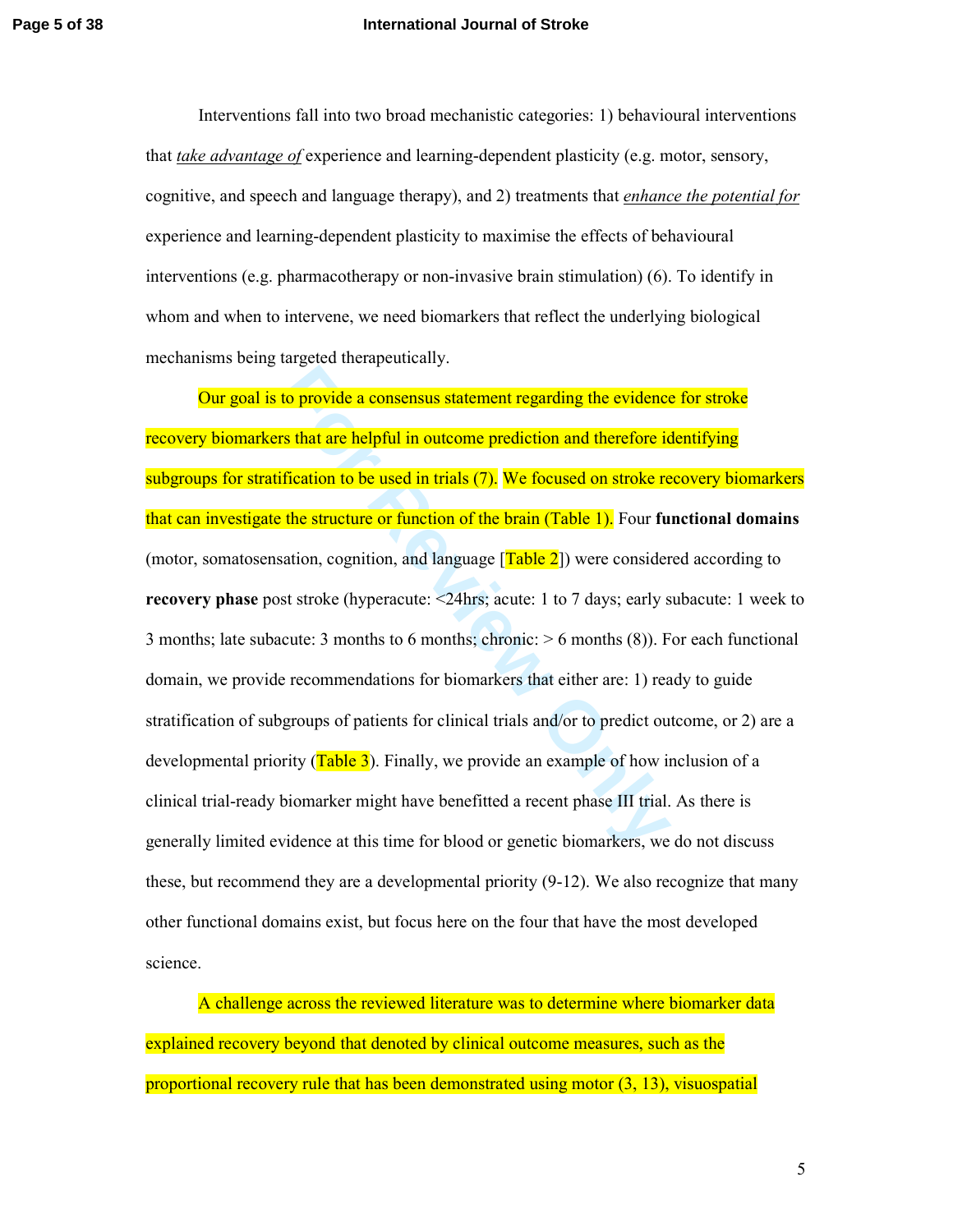neglect (14) and language (15) outcomes. Given the recency of these models, we were unable to address this in this paper and urge people to consider this in their future trial design. Further, to fully understand the predictive capacity of biomarkers we need to move beyond cross-sectional studies, which constitute the bulk of the biomarker literature at present, and conduct mechanistic studies that go beyond simple correlations, as well as conduct longitudinal studies that provide data useful for predicting outcome or treatment response.

#### **Motor**

In gbiomarkers include quantitative characterisation of the structure and function of non-lesioned brain areas. The g the usefulness of characterizing the ischemic penumbion to predicting motor outcomes. Recent data sugges Neuroimaging biomarkers include quantitative characterisation of the stroke lesion itself, as well as the structure and function of non-lesioned brain areas. There is little consensus regarding the usefulness of characterizing the ischemic penumbra at the **hyperacute** stage in relation to predicting motor outcomes. Recent data suggest that the site of ischemic penumbra, rather than volume, could predict outcome or treatment response (i.e. to thrombolysis) and affect motor recovery (16). **Acute** infarct volume correlates with motor outcome (National Institute of Health Stroke Severity [NIHSS]), but this relationship is attenuated with increasing leukoaraiosis severity (17, 18). The extent of existing white matter disease (i.e. leukoaraiosis) has been associated with **acute** lesion size, degree of lesion expansion and stroke severity indicated by initial NIHSS score (19). These findings underscore the point that biomarker performance varies across different stroke subgroups.

Measures of corticospinal tract (CST) white matter integrity in the **acute** stage may predict motor outcome. Early measurement of CST fiber number via diffusion tensor imaging (DTI), a reflection of white matter integrity, predicts motor outcome (Fugl-Meyer score) at 12 months, especially for patients with initially more severe impairment (20). Other data (21), though not all (22), also suggest that fractional anisotropy (FA) of the ipsilesional and contralesional CST at the **acute** stage is higher in individuals who achieve better motor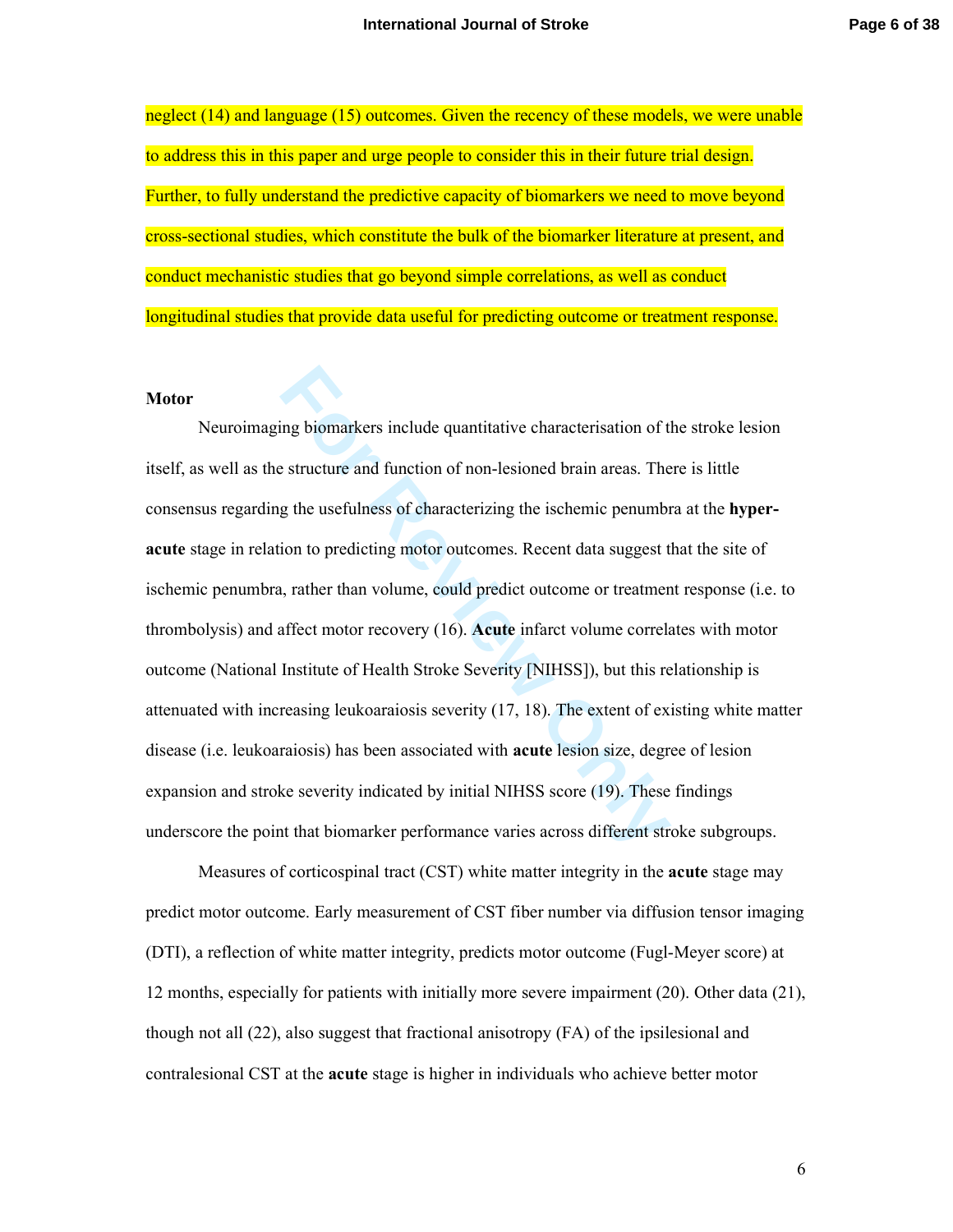### **Page 7 of 38 International Journal of Stroke**

recovery after stroke. Data also support the potential utility of the asymmetry between the ipsilesional and contralesional CST FA to predict treatment gains in the **chronic** stage (23).

Measures of the extent of CST injury in the **acute** stage, such as via corticospinal tract lesion load (24), also have predictive value for poor motor outcome. A model including this biomarker improved prediction of Fugl-Meyer motor score at 3 months post-stroke that was beyond what could be determined by baseline behavioral assessment, age or infarct volume. Several studies have found that in the **chronic** stage the extent of CST injury also helps predict treatment gains (25-27).

ains (25-27).<br>
Ins distant from the lesion influence motor recovery. Wh<br>
gions require further development to reach the stage of<br>
For (28), corpus callosum (29), precentral gyral (30), and<br>
In (31, 32). Multivariate machin Other regions distant from the lesion influence motor recovery. While measures related to distant regions require further development to reach the stage of valid biomarker, several useful observations have been published in the **chronic** stage, including those related to contralesional CST (28), corpus callosum (29), precentral gyral (30), and superior longitudinal fasciculi (31, 32). Multivariate machine learning methods have recently been applied to neuroimaging data with the aim of providing individual predictions based on an approach that integrates features extracted from brain voxels from multiple brain areas, rather than one area (33). In patients presenting with severe upper limb impairment, classification of a subsequent good or poor recovery was more accurate using lesion information from a range of cortical and subcortical motor-related regions compared to just using CST (87% compared to 73% accuracy respectively) (34). Such approaches emphasize the importance of taking account of damage in multiple brain regions, extending beyond CST, in order to better understand variation in motor outcome (34-36).

There is broad consensus that the presence of an upper limb motor evoked potential (MEP) in response to transcranial magnetic stimulation (TMS) at the **hyperacute** and **acute** stages strongly predicts good motor outcome (37, 38) and that shorter motor evoked potential (MEP) latencies and central motor conduction times are associated with better outcome (39).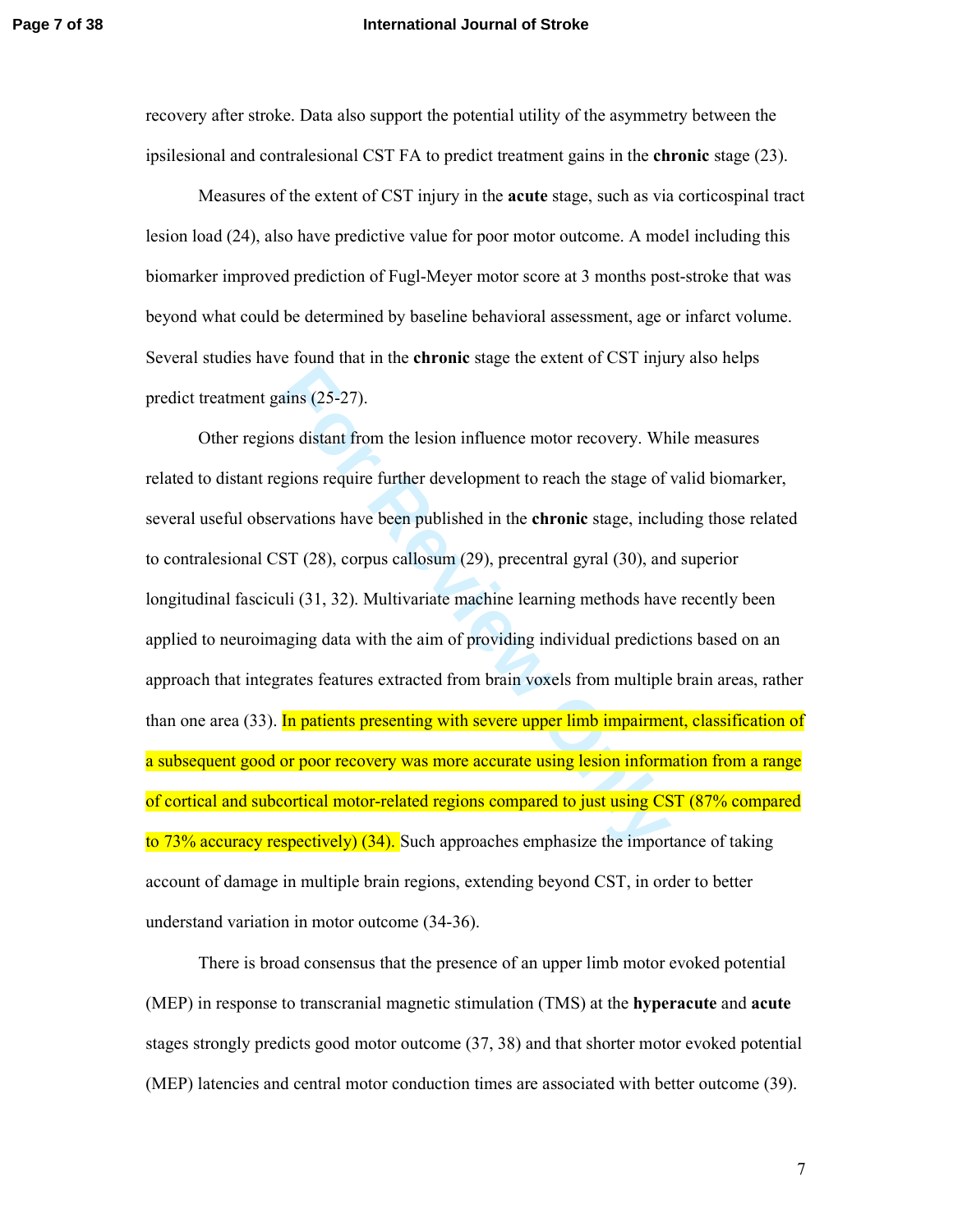The presence of a MEP has been found to identify which patients will follow the proportional recovery rule (40). Similarly, in the leg, the presence of a MEP indicates that an individual is more likely to be independently mobile 12 months post-stroke (41-43), yet this measure does not relate to walking recovery (13). Prediction of recovery is more challenging for patients without a MEP (40, 44) and combining TMS with MRI biomarkers may be useful in this context (38) TMS at the **chronic** stage helps explain the relationship between corticomotor function and motor performance in cross-sectional studies, and those who have a MEP are more likely to benefit from physical interventions (23, 45, 46).

For from physical interventions (23, 45, 46).<br> **Exercutional connectivity (rsFC)** findings in the **early** and the conclusion that interhemispheric connectivity is of or control. Cross-sectional studies have demonstrated de Resting state functional connectivity (rsFC) findings in the **early** and **late subacute**  phases converge on the conclusion that interhemispheric connectivity is of particular importance to motor control. Cross-sectional studies have demonstrated decreased rsFC correlates with the degree of motor impairment (47, 48). The are positive associations between **acute/early subacute** rsFC (ipsilesional primary motor cortex [M1] to contralesional thalamus, supplementary motor area [SMA], and medial frontal gyrus) and motor outcomes at 6-months (Fugl-Meyer score) (49). In **late subacute** patients, the amount of CST damage combined with interhemispheric M1 rsFC best predicted therapy-induced gains (27). Fan et al. (50), found that in **late subacute** patients change in interhemispheric M1-M1 rsFC predicts improvements in the Wolf Motor Function Test. Results from a ridge regression machine-learning algorithm analysis of a large sample of **early subacute** stroke patients suggest that rsFC may explain a smaller amount of the behavioral variance observed than the amount of structural damage to the CST (51). As rsFC can be performed in patients with severe deficits after stroke and can interrogate all brain networks simultaneously, it represents a priority for development.

Quantitative indices extracted from functional MRI (fMRI) in the **early** and **late subacute** stage, such as the laterality index from M1, and the study of its change over time,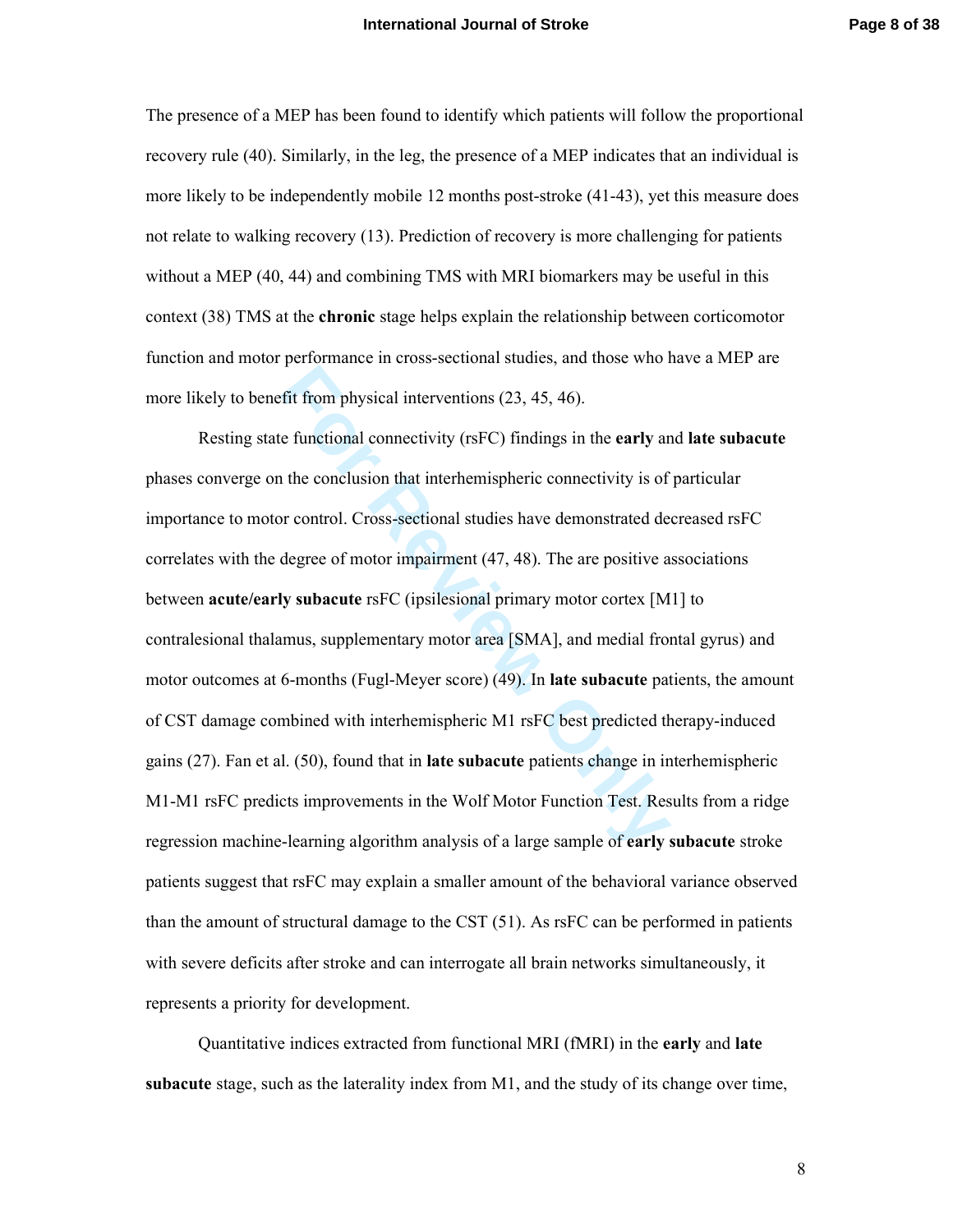### **Page 9 of 38 International Journal of Stroke**

show that stroke is associated with a less lateralized pattern of activation as compared to healthy subjects, a finding that is exaggerated among patients with poorer outcomes (52, 53). One unifying conclusion across studies is that the best motor outcomes are associated with the greatest shift towards the normal state of brain function (54). The laterality index has been used as a judgment criterion of efficacy in the **chronic** stage in trials testing mirror therapy (55), constraint-induced therapy (56) and robotic intervention protocols (57), and can predict treatment response (58). Other fMRI metrics such as activation volume (59, 60) or percent signal change (61) within key motor network nodes can predict response to treatment in the **chronic** stage. As there are fewer long-term studies of the laterality index, and it often shows significant biological associations, this is an area of priority for development.

within key motor network nodes can predict response to<br>here are fewer long-term studies of the laterality index,<br>al associations, this is an area of priority for developme<br>cephalography (MEG) or electroencephalography (EEG Magnetoencephalography (MEG) or electroencephalography (EEG), non-invasive measures of cortical neuronal oscillations, are sensitive to alterations in both GABAergic and glutamatergic signalling that are important for plasticity and recovery after stroke (62-64). Changes in cortical excitation and inhibition represent novel therapeutic targets, but cannot be measured directly in humans. Stroke patients with poorer outcomes have persistent, increased low-frequency oscillations at the **acute**, and **early** /**late subacute** stages (65); suggesting predominant inhibitory mechanisms in the peri-lesional cortex. **Acutely**, lower beta-rebound in response to tactile finger stimulation (which indicates increased early poststroke sensorimotor excitability) (66) and increased somatosensory map size (67) predict good recovery after stroke. Also, in a single stroke patient, zolpidem *reversed* increased perilesional theta (4-10Hz) and beta oscillations leading to clinical improvement (68). In the **chronic** phase, dense array EEG was able to predict motor gains from a 4-week intensive training program (69). While MEG/EEG cannot currently be recommended to guide subgroup stratification in trials at present, this is a developmental priority.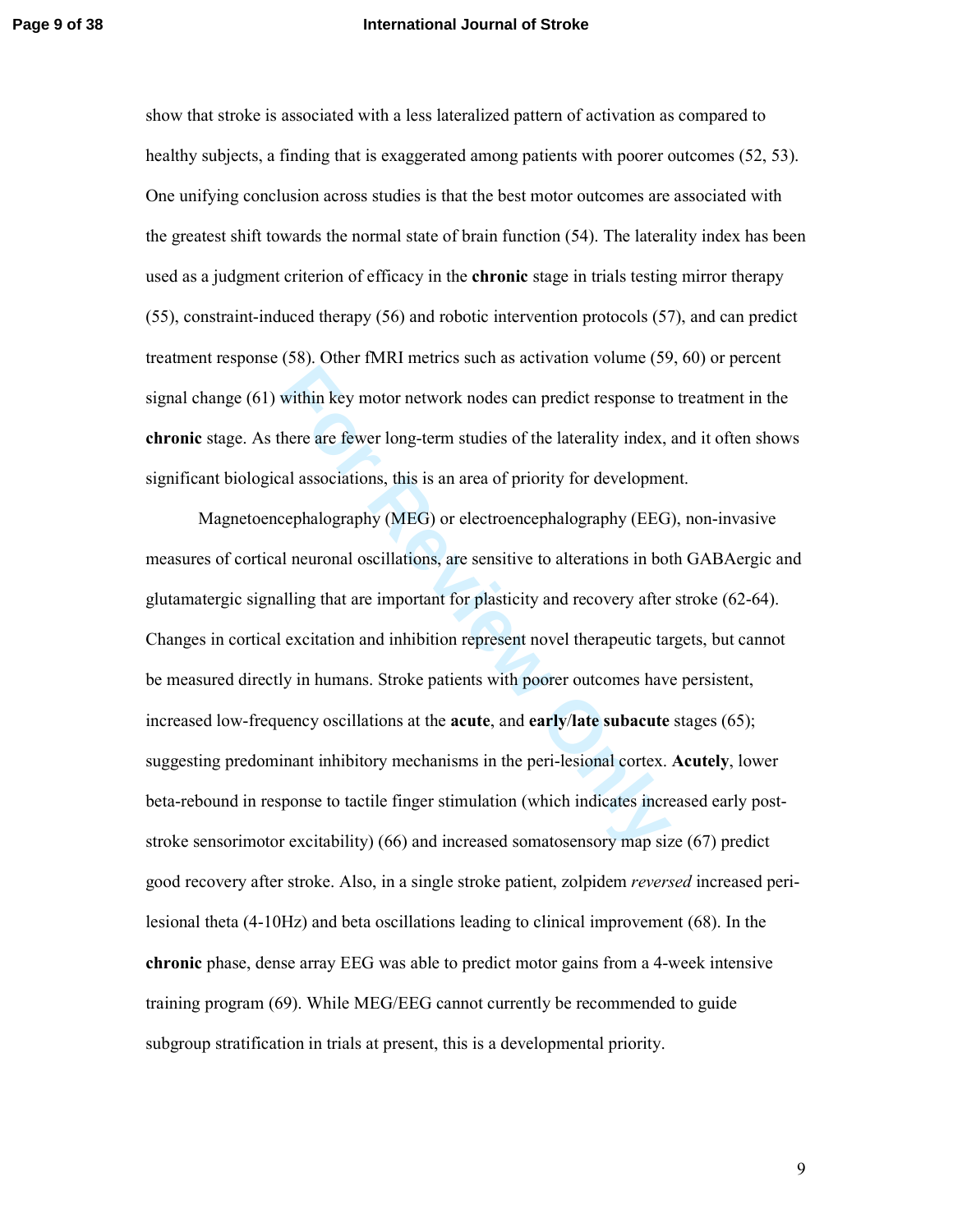Combining neuroimaging and neurophysiology biomarkers may be useful for predicting motor outcomes and therapy response (70). Upper limb outcomes at 3-months can be predicted at the **early sub-acute** stage by measuring first clinical, then TMS and finally MRI biomarkers in a stepdown approach, as in the PREP algorithm  $(71, 72)$ . Stoykov  $\&$ Stinear (73) treated **chronic** stroke patients using active-passive bilateral arm training and discovered that fractional anisotropy asymmetry between the two CST tracts accounted for 40% variability in clinical improvement. Factoring in whether patients were MEP+/ improved the predictive model. One recent study emphasized that combining neuroimaging measures of neural injury and neural function was key to best predicting response to a standardized robotic therapy in the **chronic** stage (27).

**For Formular COV** Extint that combinity injury and neural function was key to best predicting re c therapy in the **chronic** stage (27).<br>
7, neuroimaging and neurophysiology CST biomarkers conse to therapy after stroke, an In summary, neuroimaging and neurophysiology CST biomarkers can predict motor outcome and response to therapy after stroke, and are recommended for use in clinical trials, e.g., for stratifying patients. The evidence for rsFC, fMRI and MEG/EEG biomarkers are promising and are developmental priority areas (Table 4A).

### **Somatosensory**

Currently there are few studies of structural or functional biomarkers conducted to understand outcome, predict recovery or predict treatment response in the somatosensory functioning domain in the **hyperacute or acute** phases post-stroke. Most work on structural biomarkers involving the non-lesioned brain has focused on understanding outcome by mapping the structural integrity of residual pathways. Feasibility of visualisation of sensorimotor systems by tracking fibres has been demonstrated in **hyperacute**, **acute** and **early subacute phases** for somatosensory symptoms (74). There are changes in morphology of the somatosensory cortex of **chronic** stroke patients (75), with co-localized structural (cortical thickness) and functional (brain activation, tactile stimulation) effects. Only one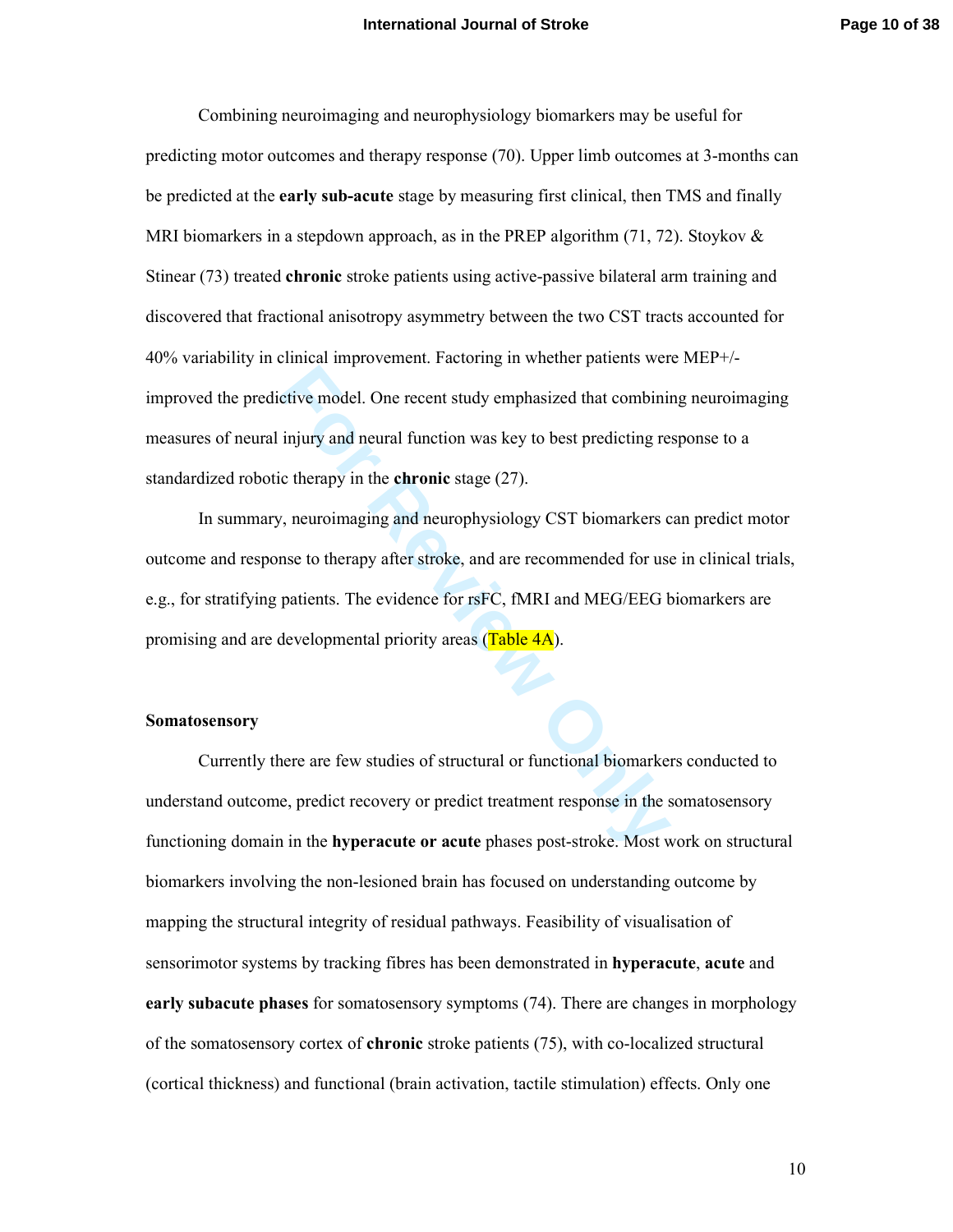### **Page 11 of 38 International Journal of Stroke**

study noted associations between the structure of somatosensory regions and motor outcome in the **chronic** phase (76).

**Example 18 The Secondary of Sensorimotor functions as determined by new test) (79). Yet, MEG can be complicated to employ, an findings might benefit from use of less complex electro EG. In the <b>subacute** phase differences Failure to activate the somatosensory cortex during median nerve stimulation in the **acute** stage predicts poor clinical recovery at 3 months (77). Using MEG, reduction in interhemispheric asymmetries of activity at **chronic** compared to **acute** phases was associated with a worse clinical state (78). Studies using MEG in **early** and **late subacute** phases show that changes in source strength of the primary somatosensory cortices correlate with the extent of recovery of sensorimotor functions as determined by neurological exams (e.g., graphesthesia test) (79). Yet, MEG can be complicated to employ, and so broader evaluation of these findings might benefit from use of less complex electrophysiological methods such as EEG. In the **subacute** phase differences in brain activity measured with task-related fMRI correlated with touch impairment in patients with thalamus /internal capsule lesions compared to those with lesions of primary (SI) or secondary (SII) somatosensory cortex (80). Similarly, responsiveness of SI at 1-15 days post-stroke is associated with improvement of two-point discrimination 3 months post-stroke (81). Restingstate FC studies of touch impairment and recovery in the **chronic** phase demonstrated a correlation between changes in connectivity from contralesional SII and contralesional inferior parietal and middle temporal gyrus with changes in a tactile discrimination score that were absent in a control group (82).

Associations are observed between somatosensory function (using the Hand Active Sensation Test) and a left/right FA ratio from the sensory component of the superior thalamic radiation in the **chronic** stage (83) and the frontoparietal tracts in the **acute** (84) and **chronic** (85) phases. In addition, somatosensation function in the **chronic** phase correlates with activity in the ipsilesional and contralesional primary sensorimotor cortex (86) and a more distributed pattern of activity involving parietal cortex (83). Improvement in touch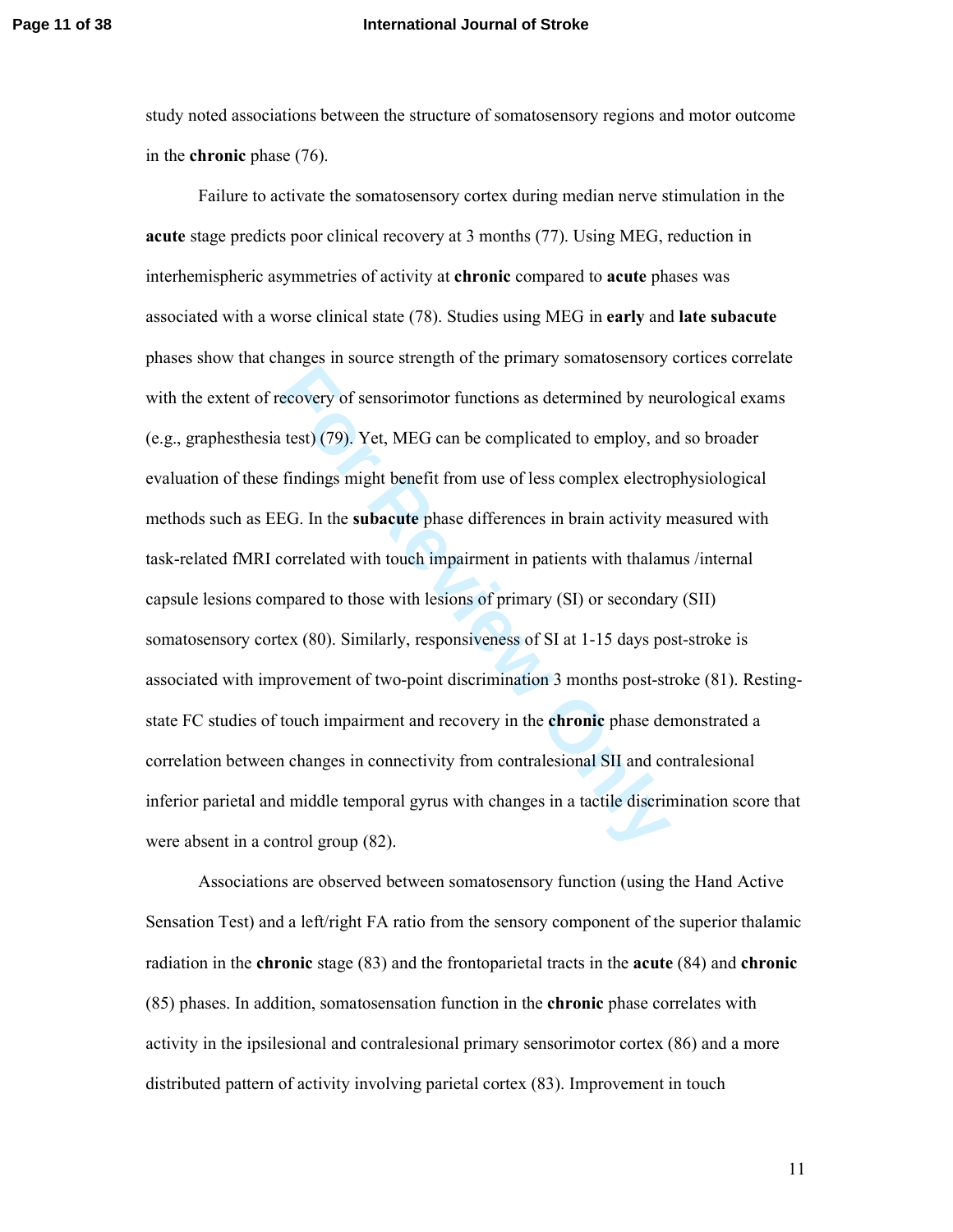discrimination at 6 months was associated with increased rsFC between seeds in the contralesional hemisphere and distributed regions, including cerebellum (82). Using MEG, involvement of ipsilesional primary hand representation areas positively contributed to clinical recovery (87).

Changes have also been reported in association with training of touch discrimination (88), passive proprioception (89) and sensorimotor function (90), with a focus on tracking outcomes and mechanisms, rather than prediction. For example, touch discrimination training of patients with somatosensory loss in the **chronic** stage post-stroke was associated with different patterns of change in activation with thalamic/capsular compared to SI/SII cortical lesion (88). This area of research is a priority for development.

**Example 12** and the **Formic** stage post-stroke was as<br>**F** change in activation with thalamic/capsular compared<br>ea of research is a priority for development.<br>**Example 12** and the use of any specific<br>tem function in clinica There is insufficient evidence to recommend the use of any specific biomarkers of somatosensory system function in clinical trials, however, several candidates are suggested. The recovery of somatosensation is often overlooked despite well-documented observations that impaired sensation is an impediment to optimal recovery (91-93). Functional biomarkers, including task-related activation and rsFC are a developmental priority (Table 4B).

## **Cognition**

Mapping executive/cognitive functions to specific brain regions is problematic because these functions are distributed widely across broad brain networks, and their relationships are complex. Indeed, studies that readily identify structure-function relationships for phonology and semantic processing, and often fail to find an equivalent for executive function (94). The most consistent relationships were found in white matter. Frontal and basal ganglia region microbleeds were associated with executive dysfunction outcome in the **chronic** phase (95), and another study found that mean diffusivity of normal appearing white matter (whole brain) in non-lesioned areas correlated with outcomes for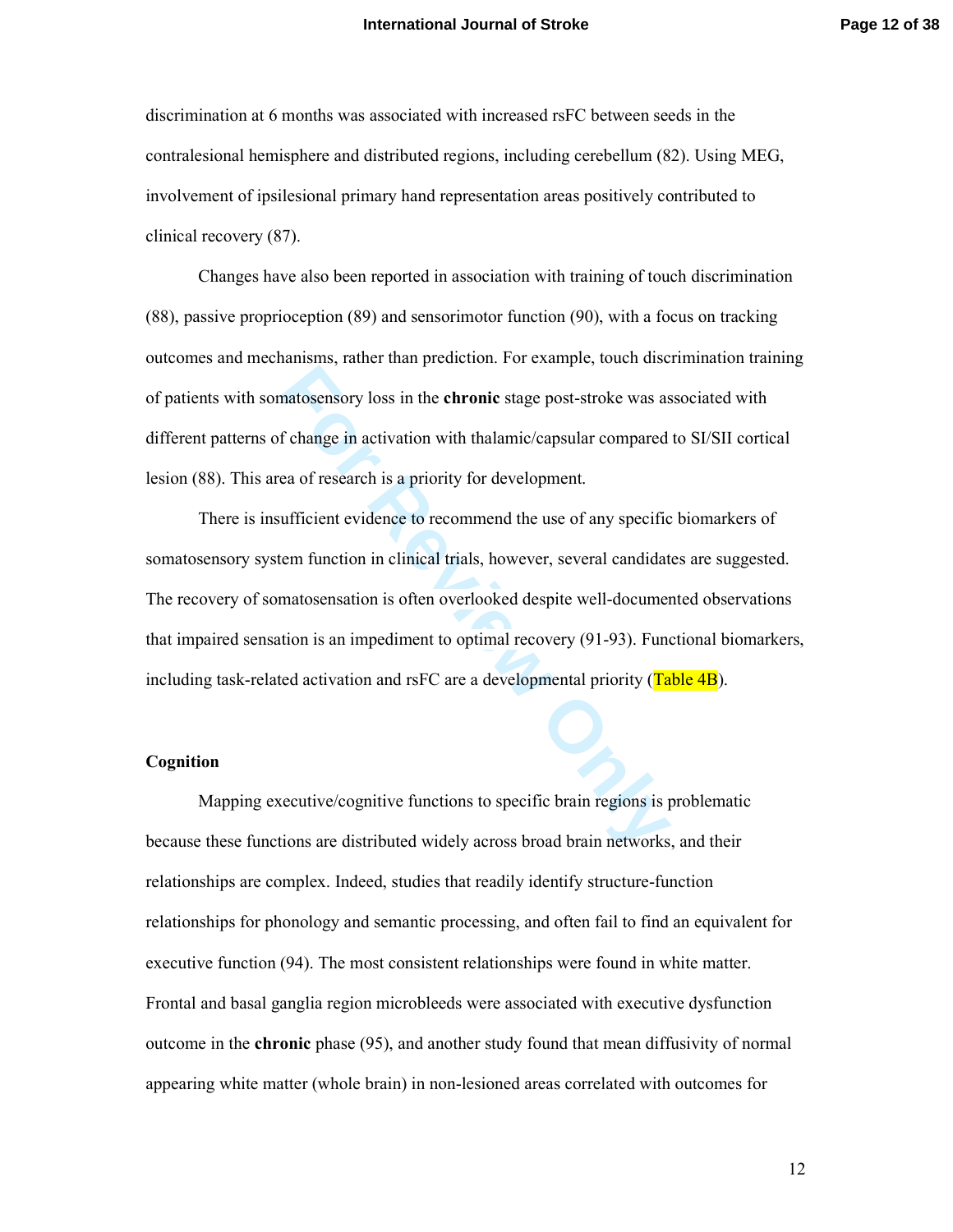### **Page 13 of 38 International Journal of Stroke**

executive function among individuals with ischaemic leukoaraiosis (plus a previous lacunar stroke) (96, 97). EEG changes in frontal lobes paralleled behavioral gains across multiple cognitive domains in one study that used intensive video gaming in health adults (98); the same may extend to patients with stroke.

**Formular Solution** of biological hypotheses. In the **late subacute** phase, etes with alpha band functional connectivity between the d the rest of the brain (99). Yet, it is possible that the tase with functional imaging d Though functional imaging methods may offer the best hope of generating robust biomarkers for executive function, there is little published work. Available associations are correlative and from cross-sectional studies, rather than predictions of outcomes or more complex evaluation of biological hypotheses. In the **late subacute** phase, executive functioning correlates with alpha band functional connectivity between the left frontoopercular cortex and the rest of the brain (99). Yet, it is possible that the task-dependent changes observed with functional imaging data have less to do with new domain-specific areas being generated, and more to do with cognitive control networks improving residual performance (100). In individuals with **chronic** post-stroke aphasia a positive correlation between task-dependent activity in midline frontal cortex and language recovery was interpreted as reflecting domain-general cognitive control systems (101), a finding that is consistent with training effects in healthy elderly subjects (98). Development of biomarkers in this context would likely foster advances in therapeutic techniques to train executive function, a key priority that is feasible (102).

The default mode network (DMN) has emerged as a key biological substrate in the context of cognitive functioning (103). Studies in the **subacute** and early **chronic** phases report altered rsFC in the DMN correlated with cognitive performance after stroke (104-107) Re-emergence of the anticorrelation between the DMN and task-positive networks, such as the dorsal attention network (DAN) (108), is associated with behavioural recovery of cognitive functions. Resting state studies have provided robust examples of disruption of interhemispheric connectivity associated with domain-specific cognitive deficits (47, 51, 109,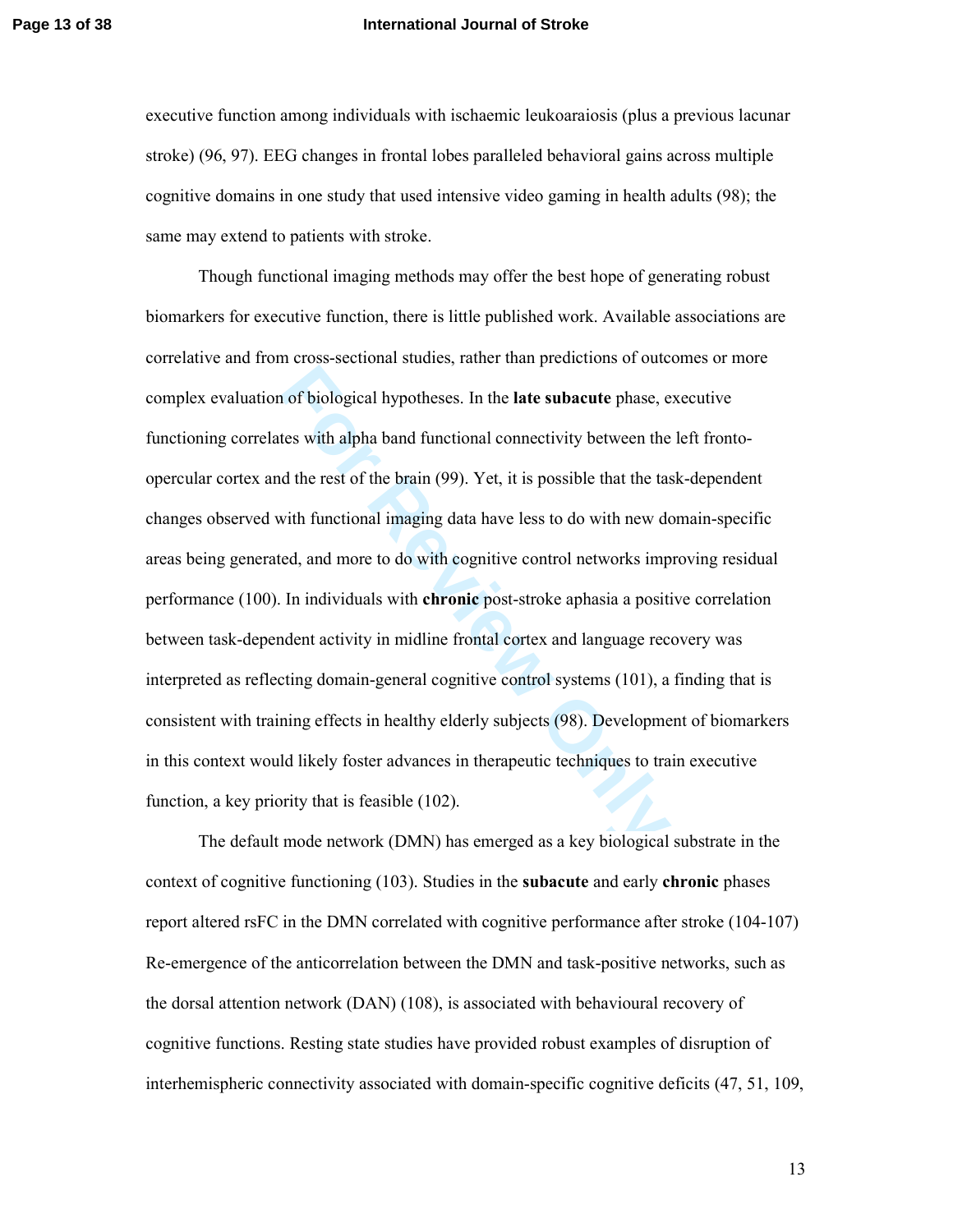110) and recovery (111). In a small longitudinal study of stroke patients compared to healthy controls, He at al (2007) showed a robust correlation between left-right posterior intraparietal sulcus rsFC and accuracy of detection of targets presented in the left neglected visual field. Multiple studies have confirmed this connectivity is much depressed in the acute stage after stroke in persons with USN and returns toward normal in association with the resolution of symptoms, with the largest current longitudinal study retaining 64 stroke patients at 12 months (111). Similar relationships have been reported for the DMN and other networks (47, 51, 109, 110). While correlational analyses cannot establish causality and do not provide the predictive functions required of an effective stroke recovery biomarker, the finding that a change in rsFC correlates with behaviour lends support to the idea that measures of network connectivity have the potential to serve as useful biomarkers across multiple behavioural domains, a possibility that requires further studies.

**Follow Example System Controllering System Controllering System Independent System Separates with behaviour lends support to the idea that means the potential to serve as useful biomarkers across multiplity that requires** In the domain of spatial cognition, multiple moderately sized studies of right hemisphere injury confirm that damage to different major long range white matter tracts may predict chronic persistence of unilateral spatial neglect. Two well designed longitudinal studies implicate the inferior occipitofrontal fasciculus and uncinate fasciculus (112) and decreased FA in the left and right superior longitudinal fasciculus II, and forceps major of the corpus callosum with neglect scores. In cross-sectional studies, linear regression shows an association of unilateral spatial neglect with damage to the fronto-parietal segment of the arcuate fasciculus, and that 78.9% and 81.6% of patients with neglect had damage to the superior longitudinal fasciculus II and superior longitudinal fasciculus III respectively compared to only 15% and 30% in patients without neglect (113). While damage to superior longitudinal fasciculus III, arcuate fasciculus, frontal aslant, and frontal inferior longitudinal fasciculus are increasingly implicated in abnormal spatial cognition (114). Whether damage to any of these white matter structures as measured in the acute phase of stroke can serve as a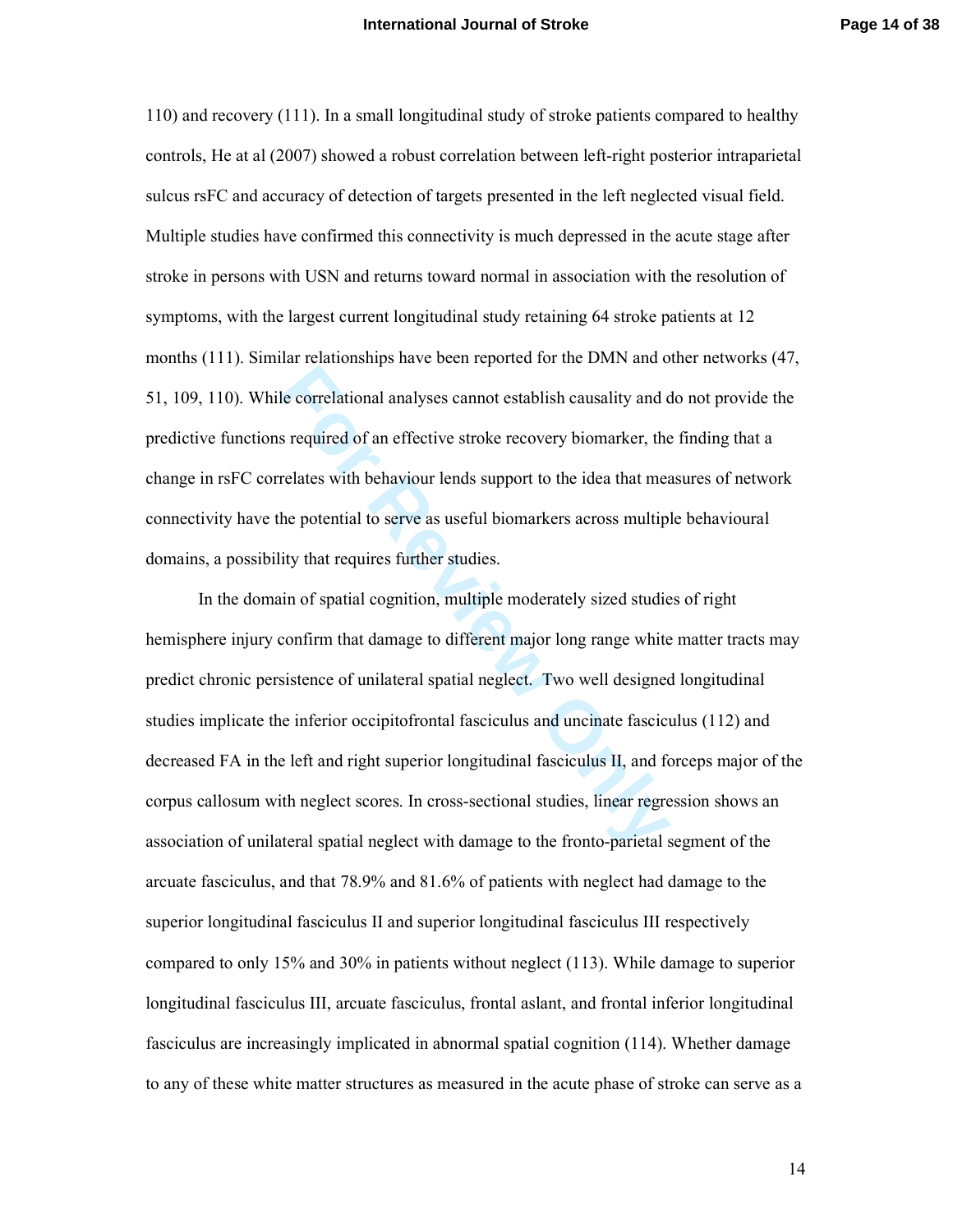### **Page 15 of 38 International Journal of Stroke**

biomarker for persistence of USN in the chronic phase, or in stratifying or selecting patients for interventions is yet to be determined.

Based on this evidence, biomarkers of cognitive function, including executive functioning, are not ready for immediate broad implementation in clinical trials. Thus, further study and validation of biomarkers that explain current state and future chante in cognitive functions are a significant priority area for development. Resting state FC is a promising candidate biomarker ( $Table 4C$ ), and study of its utility as a biomarker of recovery is emphasized here.

### **Language**

**Formal Solution** and the set of the temporal (in the temporal findings that suggest potential metrics to evaluat **Formal** findings that suggest potential metrics to evaluat **Formal Formal** findings that suggest potentia There are a number of studies identifying a relationship between lesion site and aphasia (115), anatomical findings that suggest potential metrics to evaluate as biomarkers. In the **hyperacute period**, perfusion-weighted MRI showed that word comprehension deficits are strongly correlated with blood flow within Wernicke's area (116). A related study demonstrated that lexical processing was more strongly related to the volume of hypoperfused tissue than the volume of lesion (117). Imaging illustrates that recovery of word comprehension from the hyperacute to acute phase (3 days) is associated with reperfusion of Wernicke's area (118). Recovery of naming in the **hyperacute** period is predicted by reperfusion of left posterior middle temporal/fusiform gyrus, Broca's area, and/or Wernicke's area (119-121). There are no established predictors of long-term  $($ >3-days) recovery from biomarkers assessed in the **hyperacute** period (<24 hours); thus, this is a developmental priority.

Impaired repetition in the **acute** phase was associated with structural damage to the arcuate fasciculus and Broca's area as well as tissue dysfunction (hypoperfusion and frank damage) in the inferior portion of the left supramarginal gyrus and temporal-parietal junction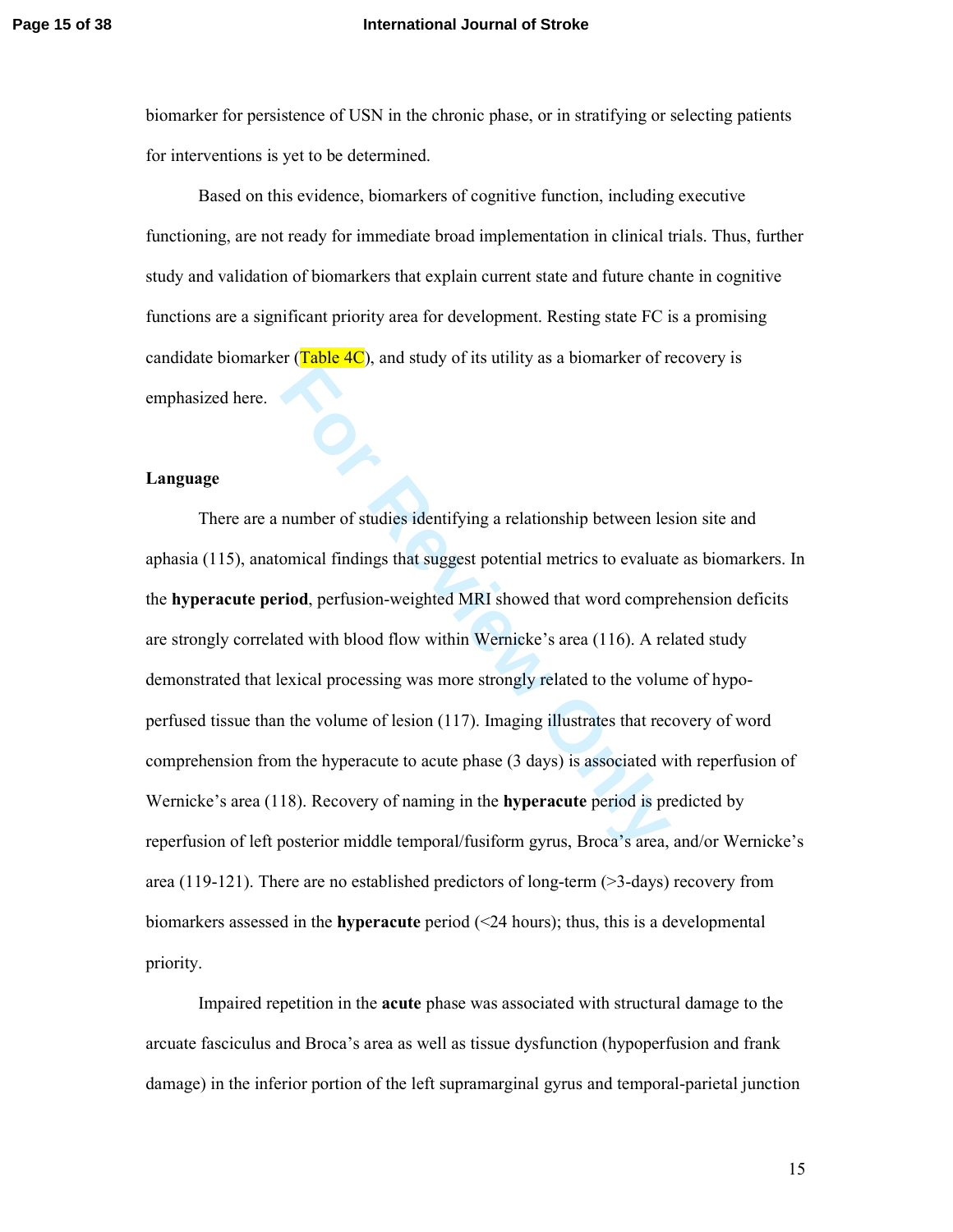(122). Kummerer et al., (123) also observed that impaired repetition at this phase was associated with posterior temporal-parietal lesions and damage to the dorsal superior longitudinal and arcuate fasciculus, while comprehension deficits were associated with ventral extreme capsule fibre damage. Measures of functional connectivity may also be useful in this phase, as a recent study of acute lacunar stroke patients observed that increased resting state FC between the left and right superior temporal gyri was correlated with poorer language function (124).

**Subacute phase**, there are relationships between lesion<br>that suggest potential biomarkers. Kriesler et al. (125) c<br>ients based on analysis of lesion location and symptoms<br>l prediction of recovery at 6 months was improved In the early **subacute phase**, there are relationships between lesion location and aphasia symptoms that suggest potential biomarkers. Kriesler et al. (125) correctly classified 67% to 94% of patients based on analysis of lesion location and symptoms. Forkel et al., (126) demonstrated prediction of recovery at 6 months was improved by adding volume of the left long segment of the arcuate fasciculus to a regression model including age, sex, and lesion size; including volume of the right long segment of the arcuate fasciculus further improved recovery prediction. Recent work by Geranmayeh et al., (127) showed that propositional language production is predicted by interactions between brain networks (DMN, fronto-temporo-parietal, and cingulo-opercular networks) rather than by activity within a single individual network highlighting the distributed nature of language operations. Functional MRI activity in the early **subacute phase** shows promise as a predictor of longterm recovery when analyzed using a multivariate machine learning technique. Saur et al., (128) employed this method with a mask of task-induced fMRI activity in bilateral frontal and temporal regions in combination with behavioural language performance and age. This approach correctly predicted good versus poor language recovery in 86% of individuals with stroke who had aphasia at 2 weeks. In the largest case-control study of subacute stroke patients with aphasia to date, Yang et al (124) found that in patients with lacunar stroke, interhemispheric rsFC was increased in the superior temporal gyrus, the inferior frontal gyrus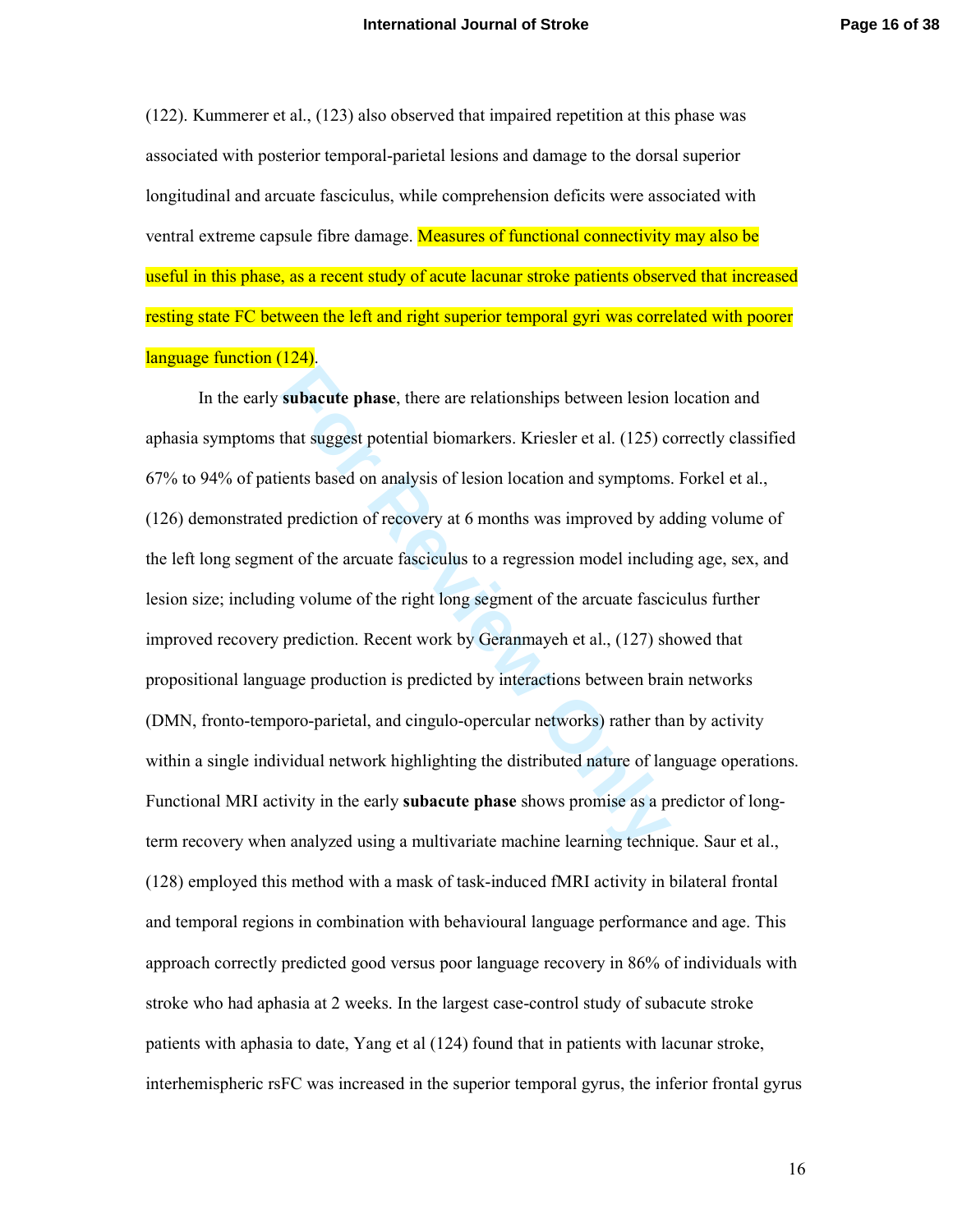### **Page 17 of 38 International Journal of Stroke**

and the lingual gyrus. Of note is the observation that the interhemispheric hyperconnectivity of the superior temporal gyrus was inversely correlated with the aphasia quotient, indicating that greater connectivity was associated with worse aphasia.

d classifies severe and non-severe outcomes with 90%<br>ccuracy for speech fluency (133). The PLORAS (Predic<br>very After Stroke) system (134) uses a Gaussian proces<br>se of stroke patients (from 1 month post, therefore cover<br>nic Voxel-based analyses in the **chronic** phase has established utility in multiple brain systems and specifically have identified structural damage associated with particular aphasic symptoms, distinguishing between semantic and phonological processes and recognition versus production (129-131). Arcuate fasciculus lesion load negatively influences speech production (132) and classifies severe and non-severe outcomes with 90% accuracy for naming and 96% accuracy for speech fluency (133). The PLORAS (Predicting Language Outcome and Recovery After Stroke) system (134) uses a Gaussian process model regression with a large database of stroke patients (from 1 month post, therefore covering early and late subacute, and chronic phases) with structural MRI, demographic, and language performance to provide predictions of aphasia recovery at the individual level. Using this approach and covariate factors of time of stroke, volume, and 35 different brain regions, predictions of language outcome, and within subject changes in speech production, have been identified (135). This method has high potential to provide measures that can serve as biomarkers to predict recovery.

Posterior middle temporal lobe damage can negatively affect aphasia therapy outcome in the **chronic** phase (122). Meinzer et al., (136) observed a negative relationship between the proximity of the lesion to the hippocampus and response to a naming treatment. Bonilha et al., (137) showed that measures of neural network connectivity combined with initial behavioral deficit severity accounted for 78% of variance in response to anomia treatment. Several small studies identified a relationship between therapy success and integrity of the left arcuate fasciculus (138), right arcuate fasciculus (139) and white matter in proximity to the hippocampus (136). Further, several fMRI studies have investigated treatment-induced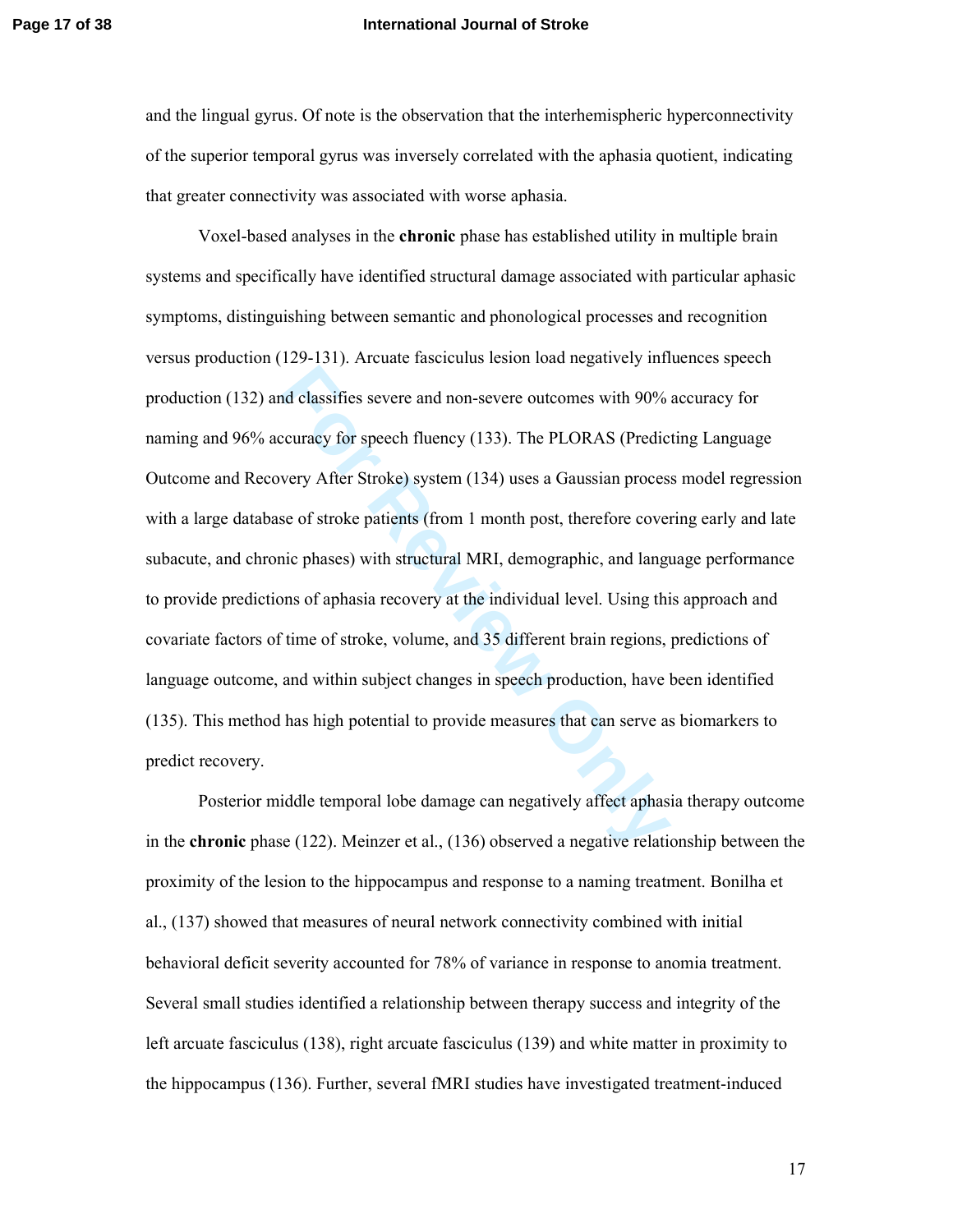aphasia recovery, predominantly in the **chronic** stage. Fridriksson (122) identified a significant relationship between treatment-induced naming improvements and fMRI activity in a both a posterior cluster (including parietal lobe and precuneus) and an anterior cluster (including middle frontal gyrus and pars opercularis). Subsequent analyses (140) showed that altered activity in perilesional areas was associated with increased naming accuracy, but measures of pre-treatment brain activity (as opposed to changes in activity) predicted improvement in semantic errors, suggesting additional factors contribute to treatment outcome. Resting state FC has also shown potential for understanding and predicting aphasia recovery in the subacute and chronic phases (including treatment induced improvements) however, larger studies are required to validate this approach (141).

tate FC has also shown potential for understanding and<br>acute and chronic phases (including treatment induced i<br>dies are required to validate this approach (141).<br>y, in the acute and early subacute stages, the use of st<br>to **In summary**, in the **acute and early subacute** stages, the use of structural MRI provides insights into the neural basis of language deficits, but there are not sufficient large studies demonstrating that these methods clearly improve prediction of recovery or treatment response. Functional brain assessments such as via fMRI show potential at the **early subacute** stage for significantly improving prediction of outcome (127), however, this approach needs validation. Structural MRI and DTI may forecast recovery at the **late subacute and chronic** stage, suggesting the possible use of these techniques to stratify patients for clinical trials, understand therapy mechanism and predict outcome. It should be noted that: (1) there is still considerable variability in outcome that is not accounted for by these methods, (2) each method uses a unique and complex analysis technique, (3) different aphasia treatments may engage unique networks  $(Table 4D)$ , and (4) detailed studies examining the combined utility of anatomical and functional brain measures for predicting language recovery are warranted.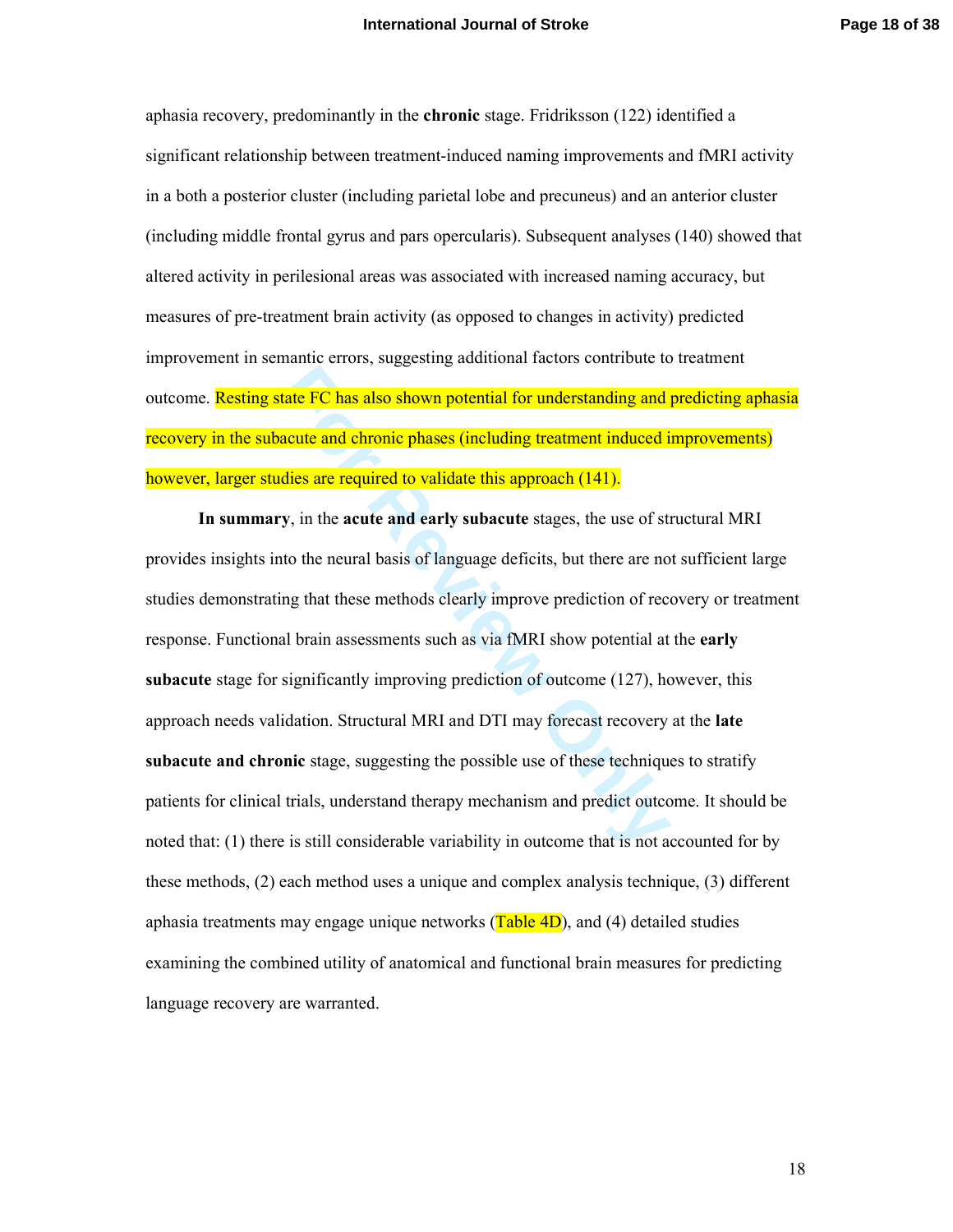#### **Conclusions**

utic responses; functional measures are complementary<br>neasures. Thus, a patient exploiting all possible compen<br>have little room to improve, while a similar patient who<br>hanisms might achieve benefit (142). Furthermore, incl How might biomarker data be incorporated into future stroke recovery research? As a first point, the term "stroke" is inadequate, as it describes a very heterogeneous group of disorders that are unified by a vascular injury, but not by size, location, or impact of injury. Biomarkers present a way forward to subgroup or stratify patients in order to reduce variance and increase power, allowing for smaller sample sizes (7). Moreover, the final behavioral phenotype after stroke can arise from many different biological states, which could result in differential therapeutic responses; functional measures are complementary to anatomical/injury measures. Thus, a patient exploiting all possible compensatory brain mechanisms might have little room to improve, while a similar patient who uses no compensatory mechanisms might achieve benefit (142). Furthermore, inclusion of appropriate biomarkers may improve the ability to disentangle treatment responders from non-responders.

Clinical trials therefore need to base participant eligibility on more than presence of a stroke, or behavioural status. Instead, patient selection should include appropriate biomarkers; ideally these will be linked with preclinical methods as well as the biological mechanism of the therapy or treatment under investigation. For example, recently a threshold was defined whereby no patient in the **early** and **late subacute** stage with >63% injury to the CST achieved clinically important gains associated with a robotic therapy (27). This result highlights the ascendant role that neuroimaging measures need to play in clinical-decision making for post-stroke rehabilitation (143).

A useful example comes from the recent phase III Everest trial (144), which relied on behavioural assessments to determine participant eligibility, and ultimately found that patients randomized to epidural motor cortex stimulation did not reach the primary efficacy endpoint more often than patients in the control group. However, a *post hoc* analysis of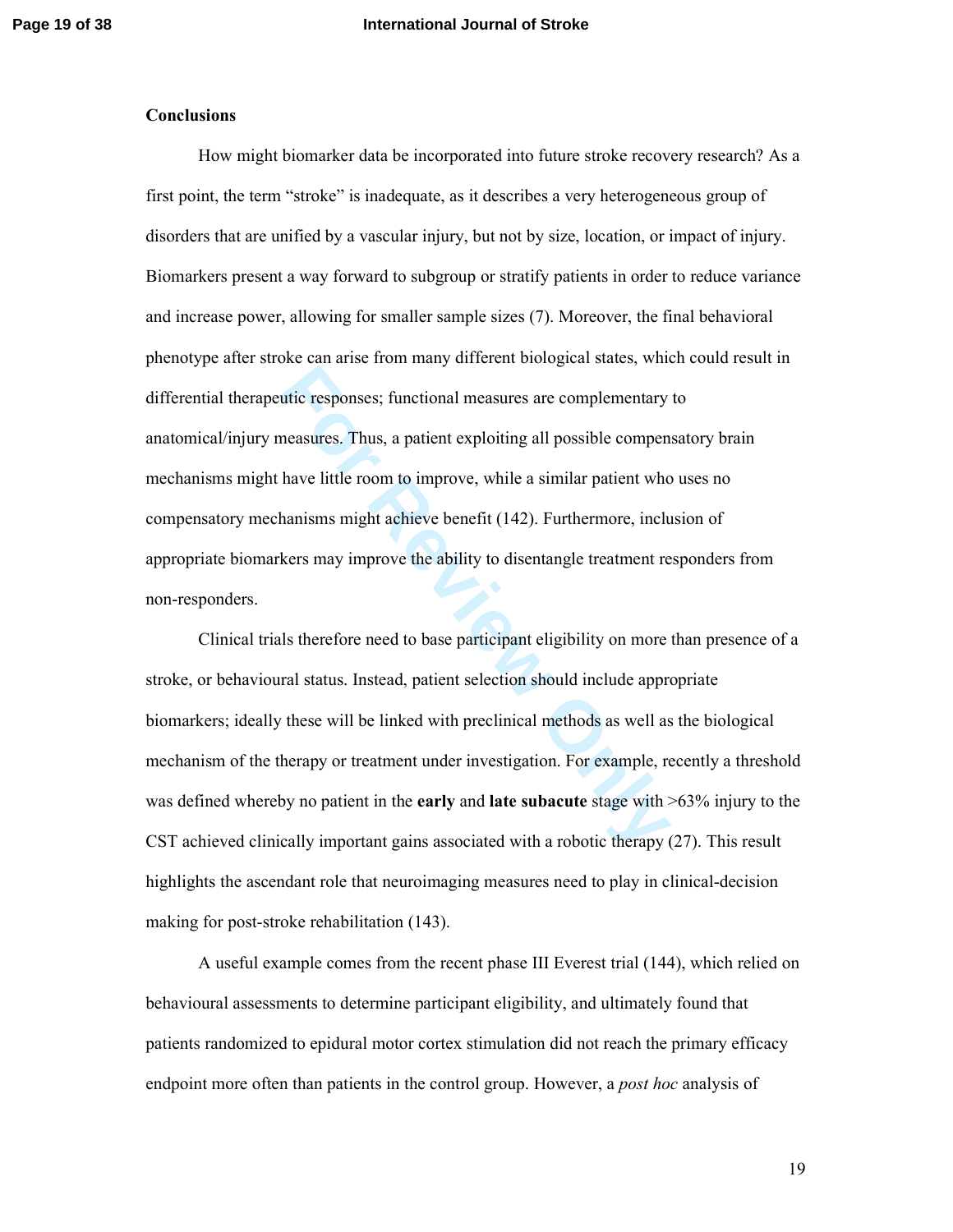Suidility. Read of Diomarkers<br>And Chief Chief Chief Chief Chief Chief Chief Chief Chief Chief Chief Chief Chief Chief Chief Chief Chief Chief Chief Chief Chief Chief Chief Chief Chief Chief Chief Chief Chief Chief Chief Ch patients randomized to epidural stimulation found that the primary efficacy endpoint was reached more often (67%) by those with preserved motor evoked responses upon cortical stimulation compared to those lacking a response (27%) (26). Thus, had confirmation of physiological integrity of the biological target been an eligibility criterion (as was the case in all preclinical studies that were translated to generate this trial), the effect size would have been substantially higher and the trial results quite different. We believe that this example is highly useful in illustrating the utility of biomarkers in recovery and rehabilitation research and expect that the inclusion of biomarkers will enhance future clinical trials.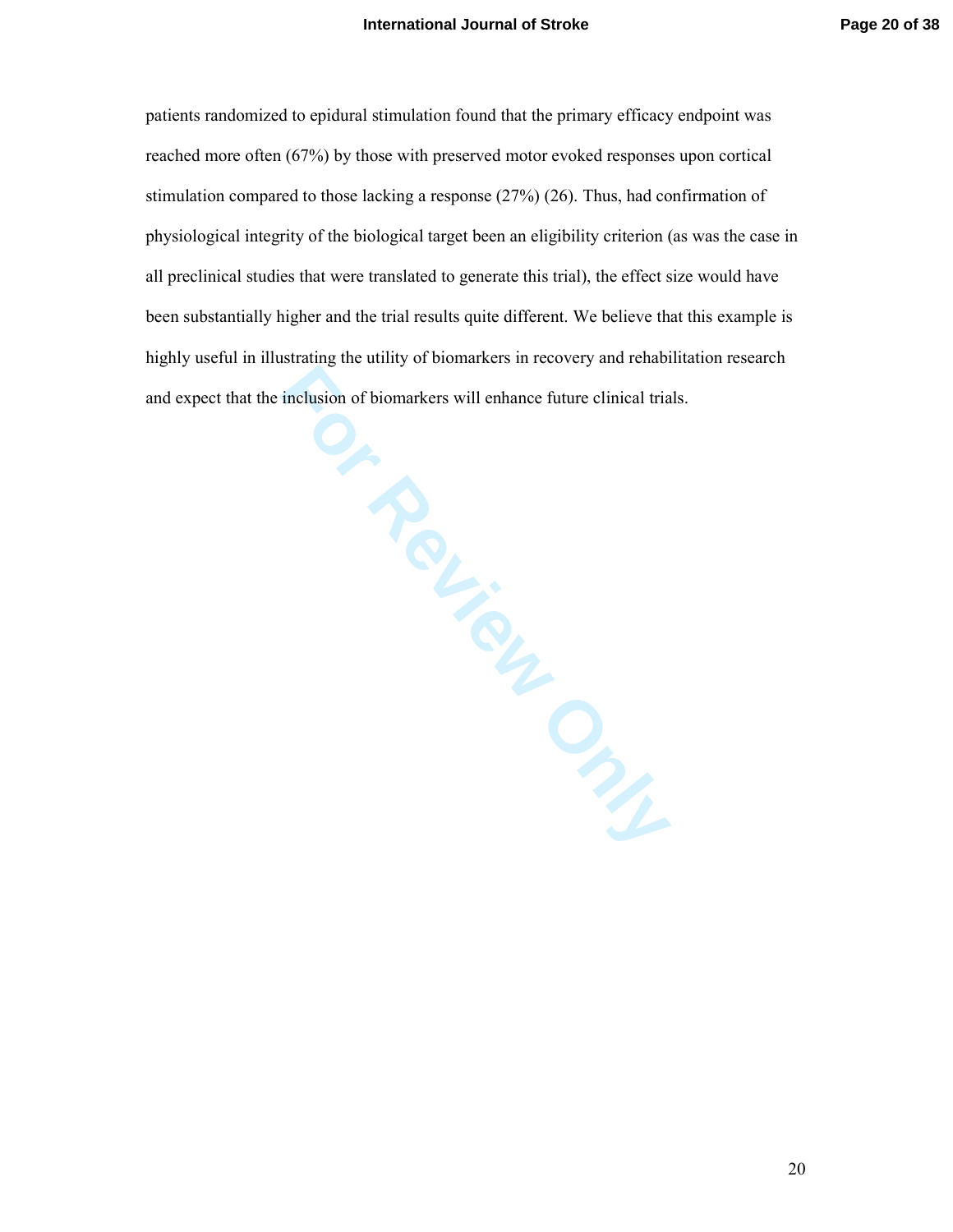**Acknowledgements:** We would like to acknowledge Professor Julie Bernhardt for convening this first Stroke Recovery and Rehabilitation Roundtable (SRRR), Ms Katie Lafferty for moderating discussions at SRRR and Dr Karen Borschmann for project management. We acknowledge the following organisations for their financial support of the meeting: National Health and Medical Research Centre (NHMRC) Centre of Research Excellence in Stroke Rehabilitation & Brain Recovery (Australia), Heart and Stroke Foundation (HSF) of Canada, Heart and Stroke Foundation Canadian Partnership for Stroke Recovery (CPSR). An unrestricted educational grant was provided by Ipsen Pharma.

as provided by Ipsen Pharma.<br>
upported by the Canada Research Chairs and MSFHR (C<br>
1 by NHMRC (1088449) and Micheal Smith Foundation<br>
1 (15980); SCC was supported by a grant from NIH (K2<br>
1 d by a University of Queensland LAB was supported by the Canada Research Chairs and MSFHR (CI-SCH-01796); KSH was supported by NHMRC (1088449) and Micheal Smith Foundation for Health Research (MSFHR) (15980); SCC was supported by a grant from NIH (K24 HD074722). DAC was supported by a University of Queensland Vice Chancellor's Fellowship; LMC acknowledges support from National Health and Medical Research Council (NHMRC) grants (#1022694; #307905), James S. McDonnell Foundation 21st Century Science Initiative in Cognitive Rehabilitation -Collaborative Award (# 220020413), NHMRC CRE in Stroke Rehabilitation and Brain Injury (#1077898) and an Australian Research Council Future Fellowship (#FT0992299).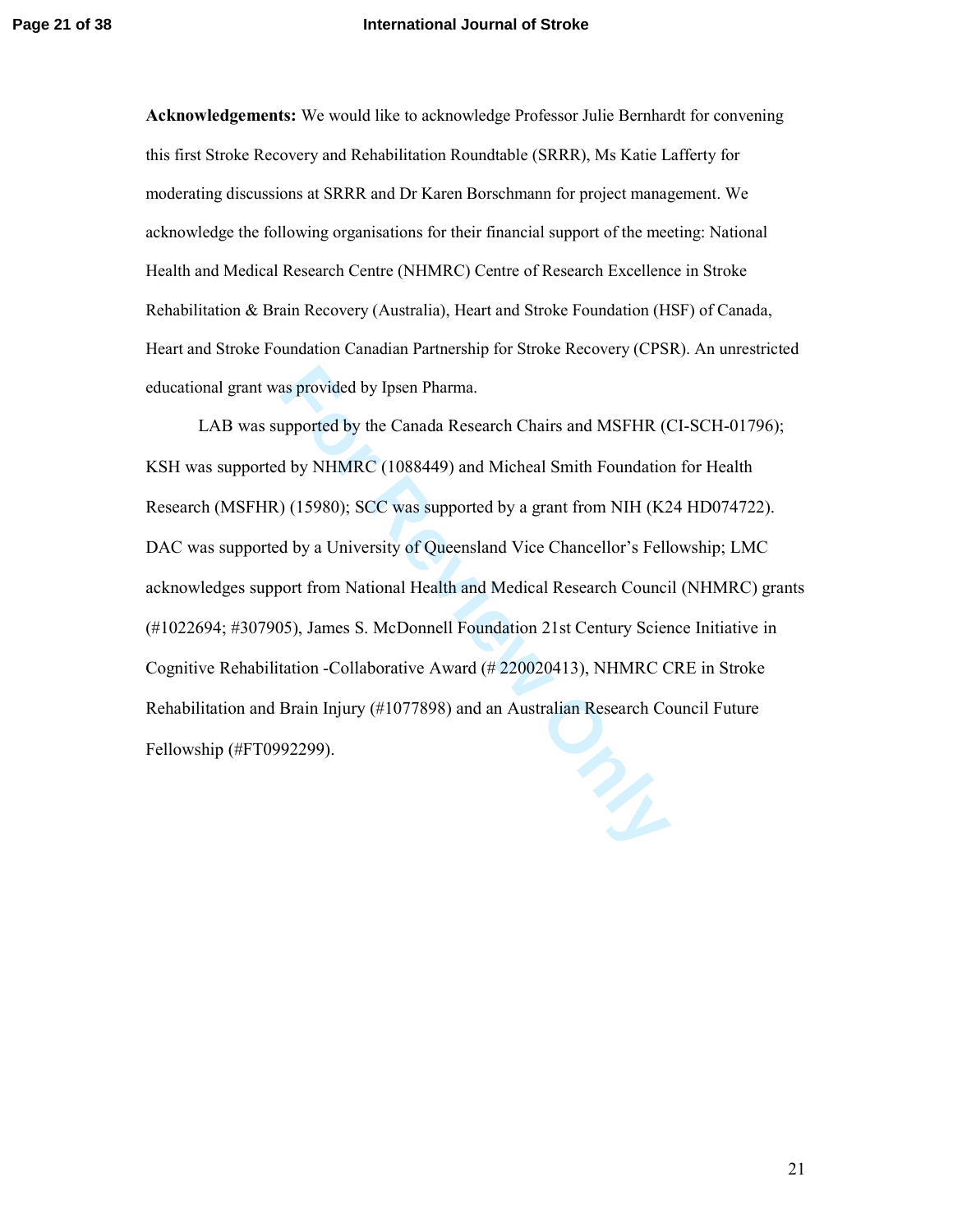# **References**

1. Bernhardt J, Borschmann K, Boyd L, Thomas Carmichael S, Corbett D, Cramer SC, et al. Moving rehabilitation research forward: Developing consensus statements for rehabilitation and recovery research. International Journal of Stroke. 2016;11:454-8.

2. Cramer SC, Koroshetz WJ, Finklestein SP. The case for modality-specific outcome measures in clinical trials of stroke recovery-promoting agents. Stroke. 2007;38:1393-5.

3. Krakauer JW, Marshall RS. The proportional recovery rule for stroke revisited. Annals of Neurology. 2015;78:845-7.

4. Winters C, Heymans MW, van Wegen EE, Kwakkel G. How to design clinical rehabilitation trials for the upper paretic limb early post stroke? Trials. 2016;17:468.

5. Milot MH, Cramer SC. Biomarkers of recovery after stroke. Current opinion in neurology. 2008;21:654-9.

6. Ward NS. Restoring brain function after stroke - bridging the gap between animals and humans. Nature Reviews in Neurology. 2017;13:244-55.

7. Cramer SC. Stratifying patients with stroke in trials that target brain repair. Stroke. 2010;41(10 Suppl):S114-6.

for the upper paretic limb early post stroke? Trials. 201<br>Cramer SC. Biomarkers of recovery after stroke. Currer<br>:654-9.<br>Restoring brain function after stroke - bridging the gap b<br>Reviews in Neurology. 2017;13:244-55.<br>Stra 8. Bernhardt J, Hayward KS, Kwakkel G, Ward NS, Wolf SL, Borschmann K, et al. Agreed definitions and a shared vision for new standards in stroke recovery research: The Stroke Recovery and Rehabilitation Roundtable taskforce. International Journal of Stroke. 2017:in press.

9. Kim EJ, Park CH, Chang WH, Lee A, Kim ST, Shin YI, et al. The brain-derived neurotrophic factor Val66Met polymorphism and degeneration of the corticospinal tract after stroke: a diffusion tensor imaging study. European journal of neurology. 2016;23(1):76-84.

10. Whiteley W, Wardlaw J, Dennis M, Lowe G, Rumley A, Sattar N, et al. The use of blood biomarkers to predict poor outcome after acute transient ischemic attack or ischemic stroke. Stroke. 2012;43:86-91.

11. Lindgren A, Maguire J. Stroke Recovery Genetics. Stroke. 2016;47:2427-34.

12. Farr TD, Wegener S. Use of magnetic resonance imaging to predict outcome after stroke: A review of experimental and clinical evidence. Journal of Cerebral Blood Flow and Metabolism. 2010;30:703-17.

13. Smith MC, Byblow WD, Barber PA, Stinear CM. Proportional recovery from lower limb motor impairment after stroke. Stroke. 2017;48:1400-3.

14. Winters C, van Wegen E, Daffershofer A, Kwakkel G. Generalizability of the maximum proportional recovery rule to visuospatial neglect early poststroke. Neurorehabilitation and Neural Repair. 2016;in press.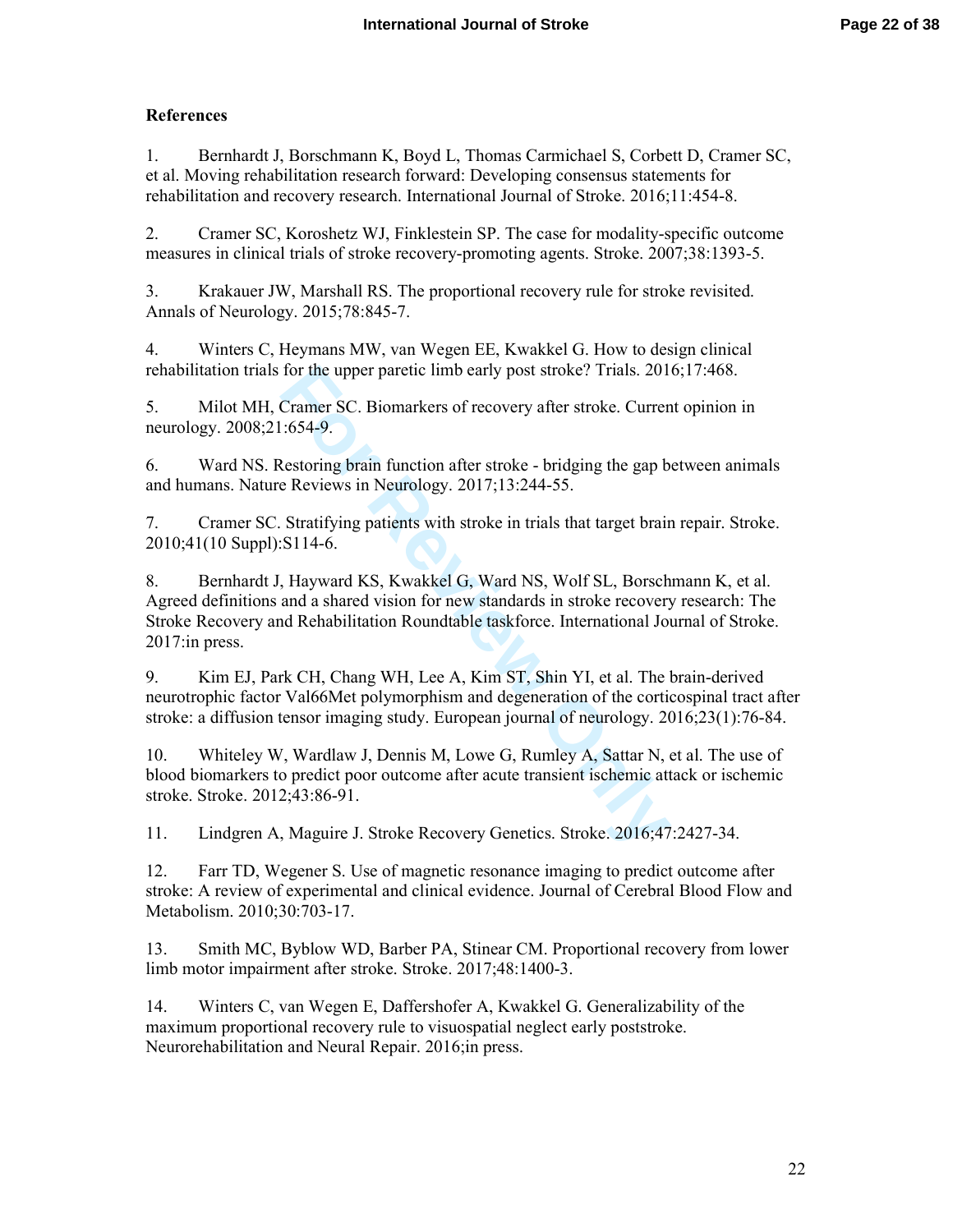15. Lazar RM, Minzer B, Antoniello D, Festa JR, Krakauer JW, Marshall RS. Improvement in aphasia scores after stroke is well predicted by initial severity. Stroke. 2010;41:1485-8.

16. Rosso C, Samson Y. The ischemic penumbra: the location rather than the volume of recovery determines outcome. Current Opinion in Neurology. 2014;27:35-41.

17. Helenius J, Henninger N. Leukoaraiosis burden significantly modulates the association between infarct volume and National Institutes of Health Stroke Scale in ischemic stroke. Stroke. 2015;46:1857-63.

18. Kasner SE. Clinical interpretation and use of stroke scales. The Lancet Neurology. 2006;5:603-12.

19. Henninger N, Lin E, Haussen DC, Lehman LL, Takhtani D, Selim M, et al. Leukoaraiosis and sex predict the hyperacute ischemic core volume. Stroke; a journal of cerebral circulation. 2012;44(1):61-7.

20. Bigourdan A, Munsch F, Coupe P, Guttmann CR, Sagnier S, Renou P, et al. Early Fiber Number Ratio Is a Surrogate of Corticospinal Tract Integrity and Predicts Motor Recovery After Stroke. Stroke. 2016;47:1053-9.

21. Wen H, Alshikho MJ, Wang Y, Luo X, Zafonte R, Herbert MR, et al. Correlation of Fractional Anisotropy With Motor Recovery in Patients With Stroke After Postacute Rehabilitation. Archives of Physical Medicine and Rehabilitation. 2016;97:1487-95.

22. Doughty C, Wang J, Feng W, Hackney D, Pani E, Schlaug G. Detection and Predictive Value of Fractional Anisotropy Changes of the Corticospinal Tract in the Acute Phase of a Stroke. Stroke. 2016;47:1520-6.

N, Lin E, Haussen DC, Lehman LL, Takhtani D, Selim lsex predict the hyperacute ischemic core volume. Stroke . 2012;44(1):61-7.<br>
A, Munsch F, Coupe P, Guttmann CR, Sagnier S, Renou D Is a Surrogate of Corticospinal Tract In 23. Stinear CM, Barber PA, Smale PR, Coxon JP, Fleming MK, Byblow WD. Functional potential in chronic stroke patients depends on corticospinal tract integrity. Brain. 2007;130(Pt 1):170-80.

24. Feng W, Wang J, Chhatbar PY, Doughty C, Landsittel D, Lioutas VA, et al. Corticospinal tract lesion load: An imaging biomarker for stroke motor outcomes. Annals of Neurology. 2015;78(6):860-70.

25. Riley JD, Le V, Der-Yeghiaian L, See J, Newton JM, Ward NS, et al. Anatomy of stroke injury predicts gains from therapy. Stroke. 2011;42:421-6.

26. Nouri S, Cramer SC. Anatomy and physiology predict response to motor cortex stimulation after stroke. Neurology. 2011;77:1076–83.

27. Burke Quinlan E, Dodakian L, See J, McKenzie A, Le V, Wojnowicz M, et al. Neural function, injury, and stroke subtype predict treatment gains after stroke. Annals of Neurology. 2015;77:132-45.

28. Borich MR, Mang C, Boyd LA. Both projection and commissural pathways are disrupted in individuals with chronic stroke: investigating microstructural white matter correlates of motor recovery. BMC Neurology. 2012;13:107.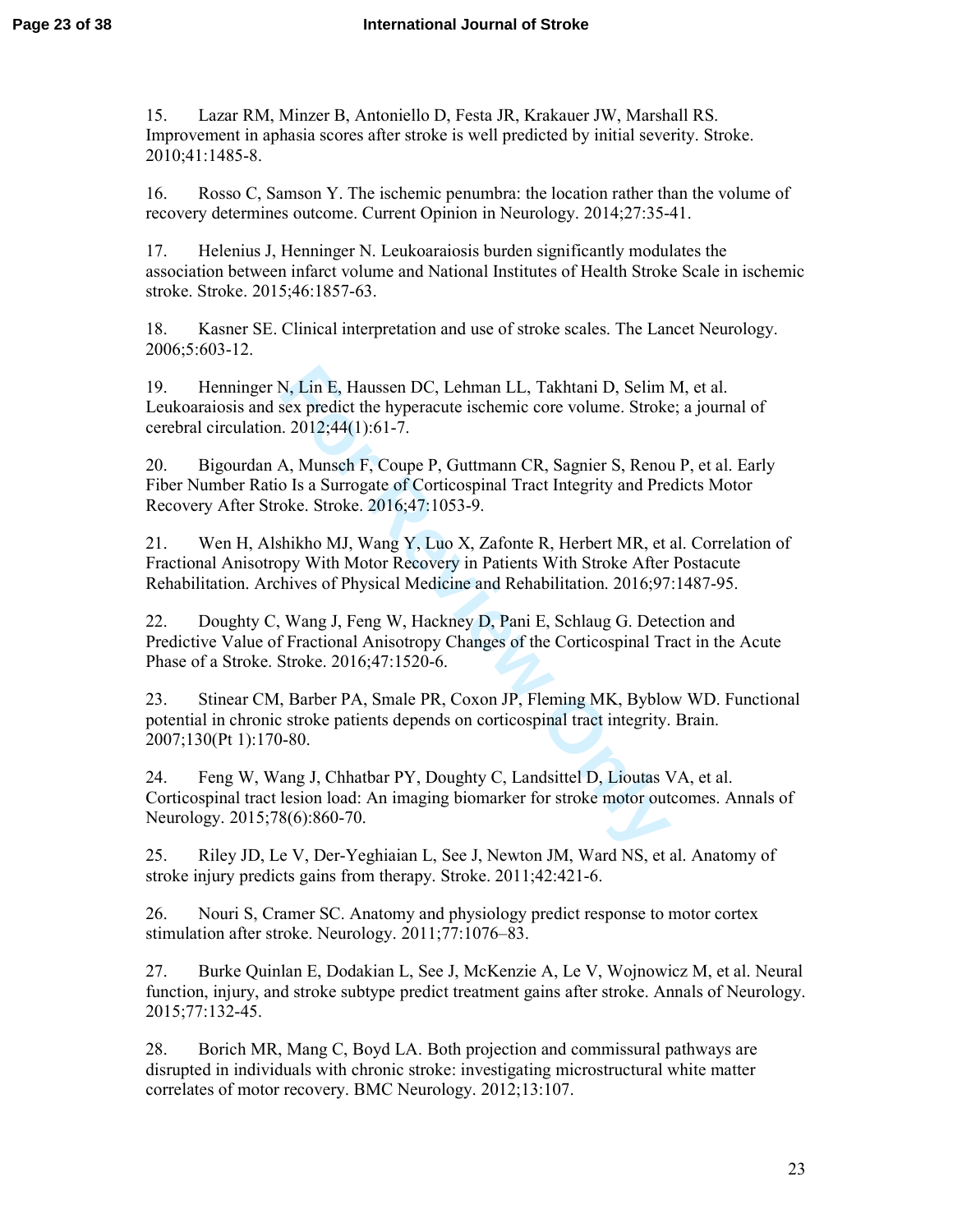29. Mang CS, Borich MR, Brodie SM, Brown KE, Snow NJ, Wadden KP, et al. Diffusion imaging and transcranial magnetic stimulation assessment of transcallosal pathways in chronic stroke. Clinical Neurophysiology. 2015;10:1951-71.

30. Borich MR, Neva JL, Boyd LA. Evaluation of differences in brain neurophysiology and morphometry associated with hand function in individuals with chronic stroke. Restorative Neurology and Neuroscience. 2015;33:31-42.

31. Buch ER, Modir Shanechi A, Fourkas AD, Weber C, Birbaumer N, Cohen LG. Parietofrontal integrity determines neural modulation associated with grasping imagery after stroke. Brain. 2012;135:596-614.

32. Censor N, Buch ER, Nader K, Cohen LG. Altered human memory modification in the presence of normal consolidation. Cerebral Cortex. 2016;26:3928-7.

33. Mah YH, Husain M, Rees G, Nachev P. Human brain lesion-deficit inference remapped. Brain. 2014;137(Pt 9):2522-31.

34. Rondina JM, Park CH, Ward NS. Brain regions important for recovery after severe post-stroke upper limb paresis. Journal of Neurology Neurosurgery and Psychiatry. 2017;In press.

35. Rondina JM, Filippone M, Girolami M, Ward NS. Decoding post-stroke motor function from structural brain imaging. Neuroimage Clinical. 2016;12:372-80.

36. Park CH, Kou N, Ward NS. The contribution of lesion location to upper limb deficit after stroke. Journal Neurology Neurosurgery and Psychiatry. 2016;Epub ahead of print.

37. Talelli P, Greenwood RJ, Rothwell JC. Arm function after stroke: neurophysiological correlates and recovery mechanisms assessed by transcranial magnetic stimulation. Clinical Neurophysiology. 2006;117:1641-59.

38. Stinear CM, Barber PA, Petoe M, Anwar S, Byblow WD. The PREP algorithm predicts potential for upper limb recovery after stroke. Brain. 2012;135:2527-35.

consolidation. Cerebral Cortex. 2016;26:3928-7.<br>
usain M, Rees G, Nachev P. Human brain lesion-deficit<br>
014;137(Pt 9):2522-31.<br> **I**, Park CH, Ward NS. Brain regions important for recov<br>
imb paresis. Journal of Neurology Ne 39. Heald A, Bates D, Cartlidge NE, French JM, Miller S. Longitudinal study of central motor conduction time following stroke. 2. Central motor conduction measured within 72 h after stroke as a predictor of functional outcome at 12 months. Brain. 1993;116:1371-85.

40. Byblow WD, Stinear CM, Barber PA, Petoe MA, Ackerley SJ. Proportional recovery after stroke depends on corticomotor integrity. Annals of Neurology. 2015;78:848-59.

41. Chang MC, Do KH, Chun MH. Prediction of lower limb motor outcomes based on transcranial magnetic stimulation findings in patients with an infarct of the anterior cerebral artery. Somatosensory & Motor Research. 2015;32:249-53.

42. Piron L, Piccione F, Tonin P, Dam M. Clinical correlation between motor evoked potentials and gait recovery in poststroke patients. Archives of Physical Medicine and Rehabilitation. 2005;86:1874-8.

43. Steube D, Wietholter S, Correll C. Prognostic value of lower limb motor evoked potentials for motor impairment and disability after 8 weeks of stroke rehabilitation- A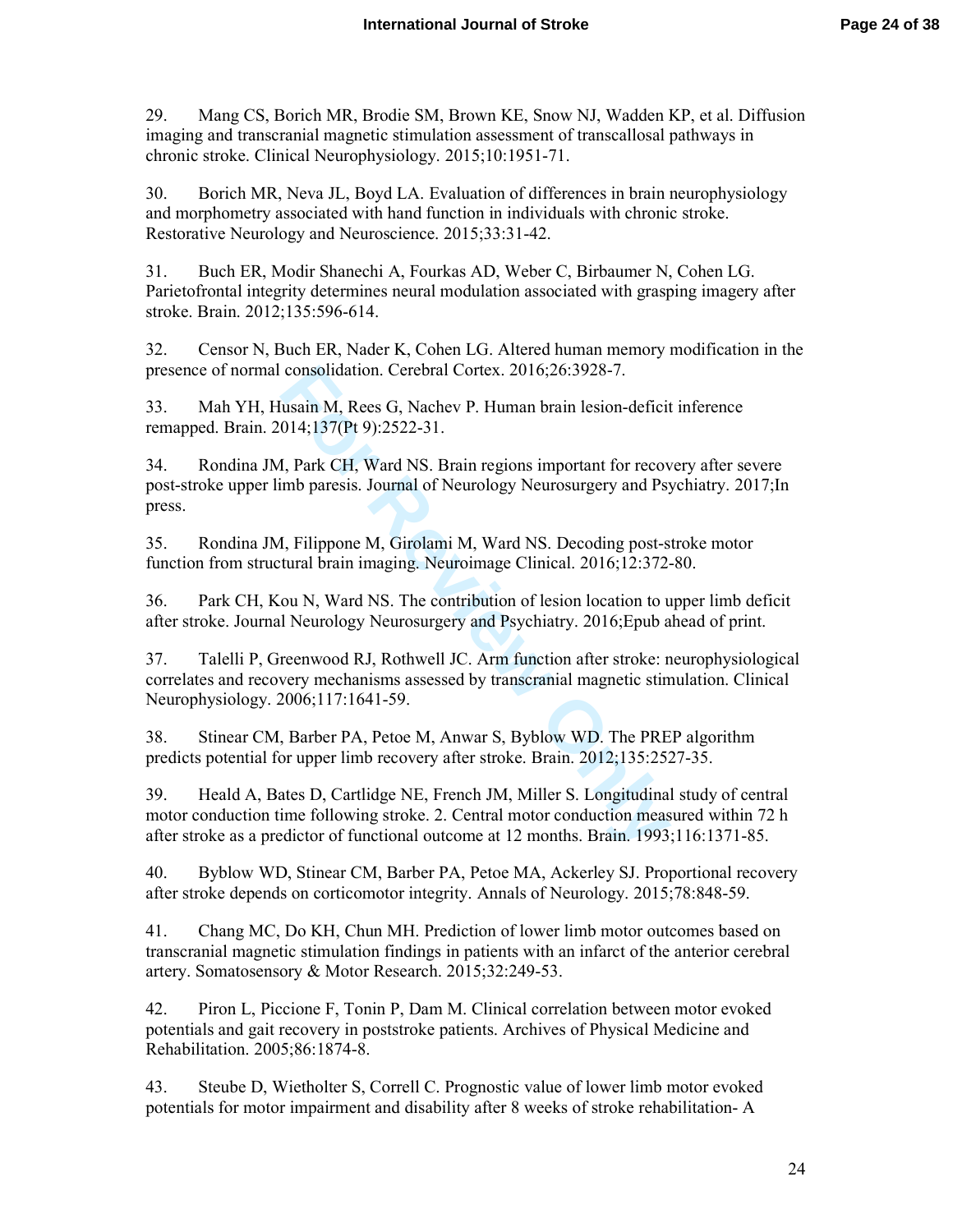prospective investigation of 100 patients. Electromyography and Clinical Neurophysiology. 2001;41:463-9.

44. Hayward KS, Schmidt J, Lohse KR, Peters S, Bernhardt J, Lannin NA, et al. Are we armed with the right data? Pooled individual data review of biomarkers in people with severe upper limb impairment after stroke. NeuroImage Clinical. 2017;13:310-9.

45. Koski L, Mernar TJ, Dobkin BH. Immediate and long-term changes in corticomotor output in response to rehabilitation: correlation with functional improvements in chronic stroke. Neurorehabilitation and Neural Repair. 2004;18:230-49.

46. Lai CJ, Wang CP, Tsai PY, Chan RC, Lin SH, Lin FG, et al. Corticospinal integrity and motor impairment predict outcomes after excitatory repetitive transcranial magnetic stimulation: a preliminary study. Archives of Physical Medicine and Rehabilitation. 2015;96:69-75.

47. Carter AR, Astafiev SV, Lang CE, Connor LT, Rengachary J, Strube MJ, et al. Resting interhemispheric functional magnetic resonance imaging connectivity predicts performance after stroke. Annals of Neurology. 2010;67:365-75.

48. Baldassarre A, Ramsey L, Rengachary J, Zinn K, Siegel JS, Metcalf NV, et al. Dissociated functional connectivity profiles for motor and attention deficits in acute righthemisphere stroke. Brain. 2016;139:2024-38.

minary study. Archives of Physical Medicine and Rehabsor<br>Astafiev SV, Lang CE, Connor LT, Rengachary J, Strut<br>pheric functional magnetic resonance imaging connective<br>troke. Annals of Neurology. 2010;67:365-75.<br>A, Ramsey L, 49. Park CH, Chang WH, Ohn SH, Kim ST, Bang OY, Pascual-Leone A, et al. Longitudinal changes of resting-state functional connectivity during motor recovery after stroke. Stroke. 2011;42:1357-62.

50. Fan YT, Wu CY, Liu HL, Lin KC, Wai YY, Chen YL. Neuroplastic changes in resting-state functional connectivity after stroke rehabilitation. Frontiers in Human Neuroscience. 2015;9:546.

51. Siegel JS, Ramsey LE, Snyder AZ. Disruptions of network connectivity predict impairment in multiple behavioral domains after stroke. Proc Natl Acad Sci U S A 2016;113:E4367-76.

52. Feydy A, Carlier R, Roby-Brami A, Bussel B, Cazalis F, Pierot L, et al. Longitudinal study of motor recovery after stroke: recruitment and focusing of brain activation. Stroke. 2002;33:1610-7.

53. Schaechter JD, Kraft E, Hilliard TS, Dijkhuizen RM, Benner T, Finklestein SP, et al. Motor recovery and cortical reorganization after constraint-induced movement therapy in stroke patients: a preliminary study. Neurorehabilitation and Neural Repair. 2002;16:326-38.

54. Calautti C, Baron JC. Functional neuroimaging studies of motor recovery after stroke in adults: A review. Stroke. 2003;34:1553-66.

55. Michielsen ME, Selles RW, van der Geest JN, Eckhardt M, Yavuzer G, Stam HJ, et al. Motor recovery and cortical reorganization after mirror therapy in chronic stroke patients: a phase II randomized controlled trial. Neurorehabilitation and Neural Repair. 2011;25:2230- 233.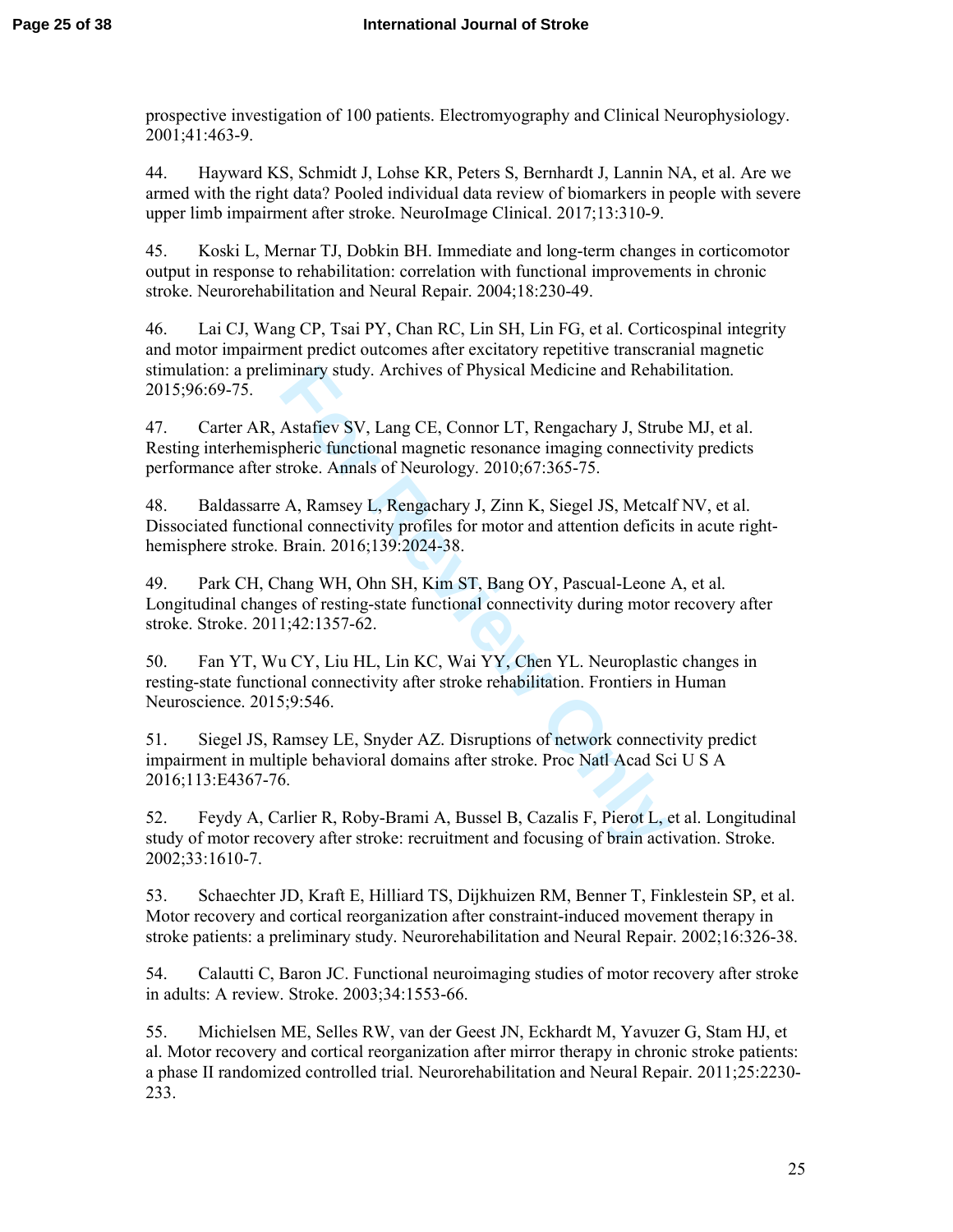56. Schaechter JD, Kraft E, Hilliard TS, Dijkhuizen RM, Benner T, Finklestein SP, et al. Motor recovery and cortical reorganization after constraint-induced movement therapy in stroke patients: a preliminary study. Neurorehabilitation and Neural Repair. 2002;16:326-38.

57. Milot MH, Spencer SJ, Chan V, Allington JP, Klein J, Chou C, et al. Corticospinal excitability as a predictor of functional gains at the affected upper limb following robotic training in chronic stroke survivors. Neurorehabilitation and Neural Repair. 2014;28:819-27.

58. Dong Y, Dobkin BH, Cen SY, Wu AD, Winstein CJ. Motor cortex activation during treatment may predict therapeutic gains in paretic hand function after stroke. Stroke. 2006;37:1552-5.

59. Takahashi CD, Der-Yeghiaian L, Le V, Motiwala RR, Cramer SC. Robot-based hand motor therapy after stroke. Brain. 2008;131:425-537.

60. Burke E, Dobkin BH, Noser EA, Enney LA, Cramer SC. Predictors and biomarkers of treatment gains in a clinical stroke trial targeting the lower extremity. Stroke. 2014;45:2379- 84.

61. Cramer SC, Parrish TB, Levy RM, Stebbins GT, Ruland SD, Lowry DW, et al. Predicting functional gains in a stroke trial. Stroke. 2007;38:2108-14.

62. Ward NS. Using oscillations to understand recovery after stroke. Brain. 2015;138:2811-3.

stroke. Brain. 2008;131:425-537.<br>
bbkin BH, Noser EA, Enney LA, Cramer SC. Predictors<br>
clinical stroke trial targeting the lower extremity. Strok<br>
Parrish TB, Levy RM, Stebbins GT, Ruland SD, Lowr<br>
al gains in a stroke tri 63. Rabiller G, He JW, Nishijima Y, Wong A, Liu J. Perturbation of brain oscillations after ischemic stroke: A potential biomarker for post-stroke function and therapy. Int J Mol Sci. 2015;16:25605-40.

64. Paggiaro A, Birbaumer N, Cavinato M, Turco C, Formaggio E, Del Felice A, et al. Magnetoencephalography in stroke recovery and rehabilitation. Frontiers in Neurology. 2016;7:35.

65. Laaksonen K, Helle L, Parkkonen L, Kirveskari E, Makela JP, Mustanoja S, et al. Alterations in spontaneous brain oscillations during stroke recovery. PloS one. 2013;8:e61146.

66. Laaksonen K, Kirveskari E, Makela JP, Kaste M, Mustanoja S, Nummenmaa L, et al. Effect of afferent input on motor cortex excitability during stroke recovery. Clinical Neurophysiology. 2012;123:2429-36.

67. Roiha K, Kirveskari E, Kaste M, Mustanoja S, Makela JP, Salonen O, et al. Reorganization of the primary somatosensory cortex during stroke recovery. Clinical Neurophysiology. 2011;122:339-45.

68. Hall SD, Yamawaki N, Fisher AE, Clauss RP, Woodhall GL, Stanford IM. GABA(A) alpha-1 subunit mediated desynchronization of elevated low frequency oscillations alleviates specific dysfunction in stroke--a case report. Clinical neurophysiology. 2010;121:549-55.

69. Wu J, Quinlan EB, Dodakian L, McKenzie A, Kathuria N, Zhou RJ, et al. Connectivity measures are robust biomarkers of cortical function and plasticity after stroke. Brain. 2015;138:2359-69.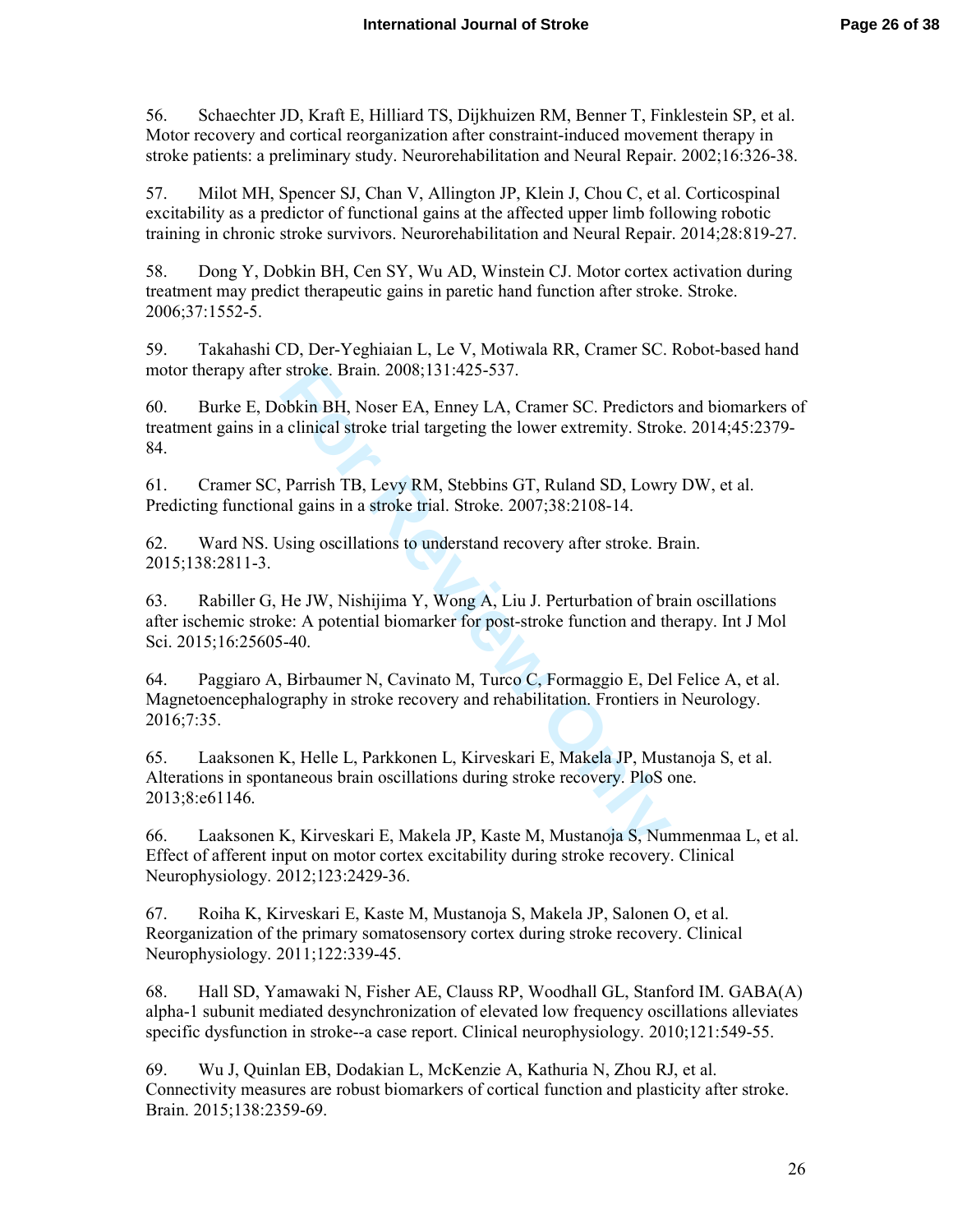70. Kim B, Winstein C. Can Neurological Biomarkers of Brain Impairment Be Used to Predict Poststroke Motor Recovery? A Systematic Review. Neurorehabilitation and Neural Repair. 2017;31:3-24.

71. Stinear CM, Barber PA, Petoe M, Anwar S, Byblow WD. The PREP algorithm predicts potential for upper limb recovery after stroke. Brain. 2012;135:2527-35.

72. Stinear CM, Byblow WD, Ackerley SJ, Barber PA, Smith MC. Predicting Recovery Potential for Individual Stroke Patients Increases Rehabilitation Efficiency. Stroke. 2017;48:1011-9.

73. Stoykov ME, Stinear JW. Active-passive bilateral therapy as a priming mechanism for individuals in the subacute phase of post-stroke recovery: A feasibility study. American Journal of Physical Medicine and Rehabilitation. 2010;89:873-8.

Medicine and Rehabilitation. 2010;89:873-8.<br>
Mori S, Nakamura H, Ito H, Kizu O, Shiga K, et al. Fibsorimotor pathway involvement in stroke patients. Strok<br>
JD, Moore CI, Connell BD, Rosen BR, Dijkhuizen RM.<br>
JD, Moore CI, 74. Yamada K, Mori S, Nakamura H, Ito H, Kizu O, Shiga K, et al. Fiber-tracking method reveals sensorimotor pathway involvement in stroke patients. Stroke. 2003;34:E159- 62.

75. Schaechter JD, Moore CI, Connell BD, Rosen BR, Dijkhuizen RM. Structural and functional plasticity in the somatosensory cortex of chronic stroke patients. Brain. 2006;129:2722-33.

76. Brodie SM, Borich MR, Boyd LA. Impact of 5-Hz rTMS over the primary sensory cortex is related to white matter volume in individuals with chronic stroke. The European Journal of Neuroscience. 2014;40:3405-12.

77. Manganotti P, Storti SF, Formaggio E, Acler M, Zoccatelli G, Pizzini FB, et al. Effect of median-nerve electrical stimulation on BOLD activity in acute ischemic stroke patients. Clinical Neurophysiology. 2012;123:142-53.

78. Tecchio F, Zappasodi F, Tombini M, Oliviero A, Pasqualetti P, Vernieri F, et al. Brain plasticity in recovery from stroke: An MEG assessment. NeuroImage. 2006;32:1326- 34.

79. Huang M, Davis LE, Aine C, Weisend M, Harrington D, Christner R, et al. MEG response to median nerve stimulation correlates with recovery of sensory and motor function after stroke. Clinical Neurophysiology. 2004;115:820-33.

80. Carey LM, Abbott DF, Harvey MR, Puce A, Seitz RJ, Donnan GA. Relationship between touch impairment and brain activation after lesions of subcortical and cortical somatosensory regions. Neurorehabilitation and Neural Repair. 2011;25:443-57.

81. Wikstrom H, Roine RO, Aronen HJ, Salonen O, Sinkkonen J, Ilmoniemi RJ, et al. Specific changes in somatosensory evoked magnetic fields during recovery from sensorimotor stroke. Annals of Neurology. 2000;47:353-60.

82. Bannister LC, Crewther SG, Gavrilescu M, Carey LM. Improvement in Touch Sensation after Stroke is Associated with Resting Functional Connectivity Changes. Frontiers in Neurology. 2015;6:165.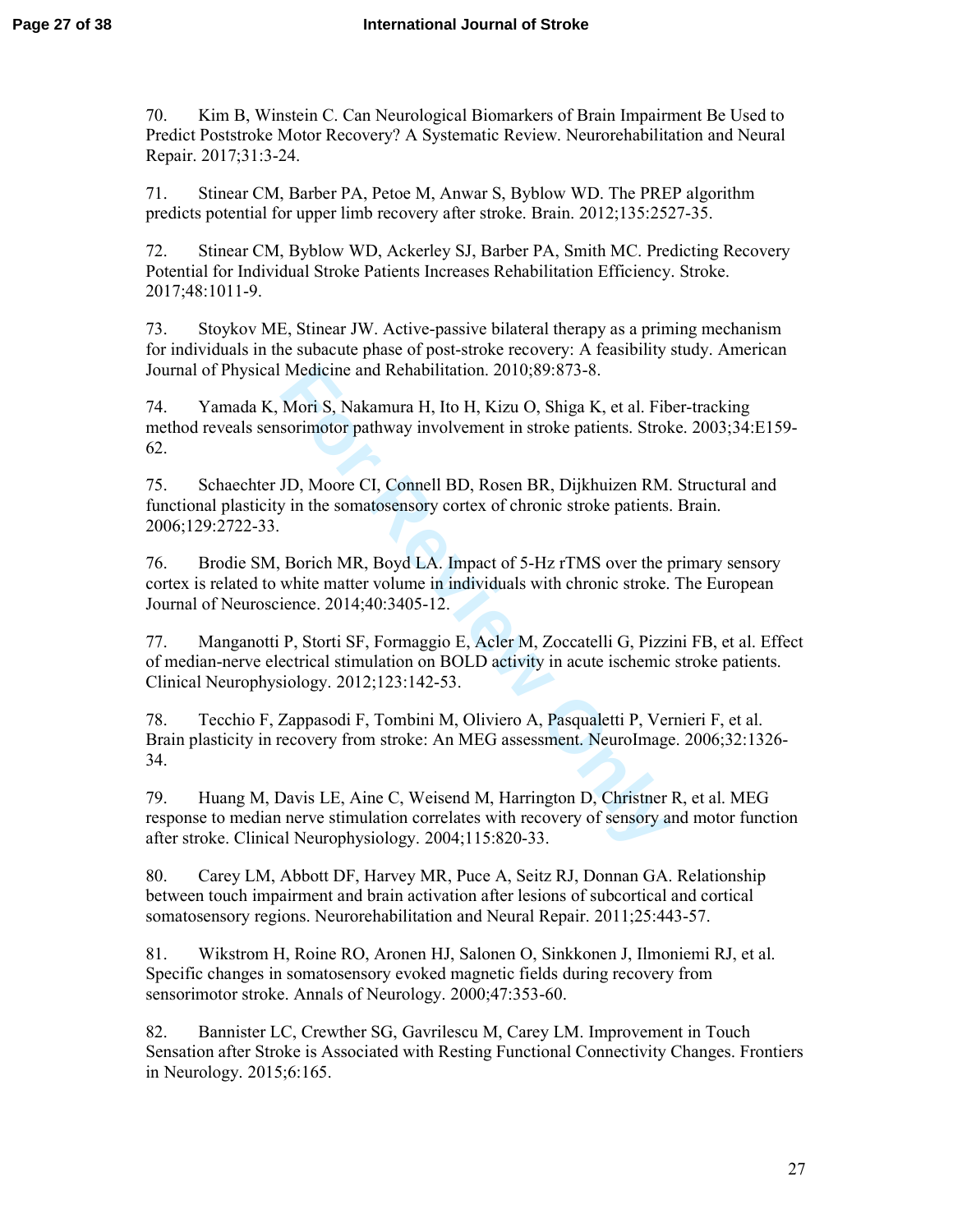83. Borstad A, Schmalbrock P, Choi S, Nichols-Larsen DS. Neural correlates supporting sensory discrimination after left hemisphere stroke. Brain Research. 2012;1460:78-87.

84. Meyer S, Kessner SS, Cheng B, Bonstrup M, Schulz R, Hummel FC, et al. Voxelbased lesion-symptom mapping of stroke lesions underlying somatosensory deficits. NeuroImage Clinical. 2016;10:257-66.

85. Borstad AL, Choi S, Schmalbrock P, Nichols-Larsen DS. Frontoparietal white matter integrity predicts haptic performance in chronic stroke. NeuroImage Clinical. 2016;10:129- 39.

86. Jang SH, Lee MY. Correlation between somatosensory function and cortical activation induced by touch stimulation in patients with intracerebral hemorrhage. International Journal of Neuroscience. 2013;123:248-52.

87. Tecchio F, Zappasodi F, Tombini M, Caulo M, Vernieri F, Rossini PM. Interhemispheric asymmetry of primary hand representation and recovery after stroke: A MEG study. Neuroimage. 2007;36:1057-64.

88. Carey LM, Abbott DF, Lamp G, Puce A, Seitz RJ, Donnan GA. Same interventiondifferent reorganization: the impact of lesion location on training-facilitated somatosensory recovery after stroke. Neurorehabilitation and Neural Repair. 2016;30:988-1000.

al of Neuroscience. 2013;123:248-52.<br>
Zappasodi F, Tombini M, Caulo M, Vernieri F, Rossini<br>
symmetry of primary hand representation and recovery a<br>
image. 2007;36:1057-64.<br>
Abbott DF, Lamp G, Puce A, Seitz RJ, Donnan GA. S 89. Dechaumont-Palacin S, Marque P, De Boissezon X, Castel-Lacanal E, Carel C, Berry I, et al. Neural correlates of proprioceptive integration in the contralesional hemisphere of very impaired patients shortly after a subcortical stroke: an FMRI study. Neurorehabilitation and Neural Repair. 2008;22:154-65.

90. Borstad AL, Bird T, Choi S, Goodman L, Schmalbrock P, Nichols-Larsen DS. Sensorimotor training and neural reorganization after stroke: a case series. Journal of Neurological Physical Therapy. 2013;37:27-36.

91. Blennerhassett JM, Matyas TA, Carey LM. Impaired discrimination of surface friction contributes to pinch grip deficit after stroke. Neurorehabilitation and Neural Repair. 2007;21:263-72.

92. Kong K-H, Chua KS, Lee J. Recovery of upper limb dexterity in patients more than 1 year after stroke: frequency, clinical correlates and predictors. NeuroRehabilitation. 2011;28:105-11.

93. Borstad AL, Nichols-Larsen DS. Assessing and treating higher level somatosensory impairments post stroke. Topics in Stroke Rehabilitation. 2014;21:290-5.

94. Butler RA, Lambon Ralph MA, Woollams AM. Capturing multidimensionality in stroke aphasia: mapping principal behavioural components to neural structures. Brain. 2014;137:3248-66.

95. Werring DJ, Frazer DW, Coward LJ, Losseff NA, Watt H, Cipolotti L, et al. Cognitive dysfunction in patients with cerebral microbleeds on T2\*-weighted gradient-echo MRI. Brain. 2004;127:2265-75.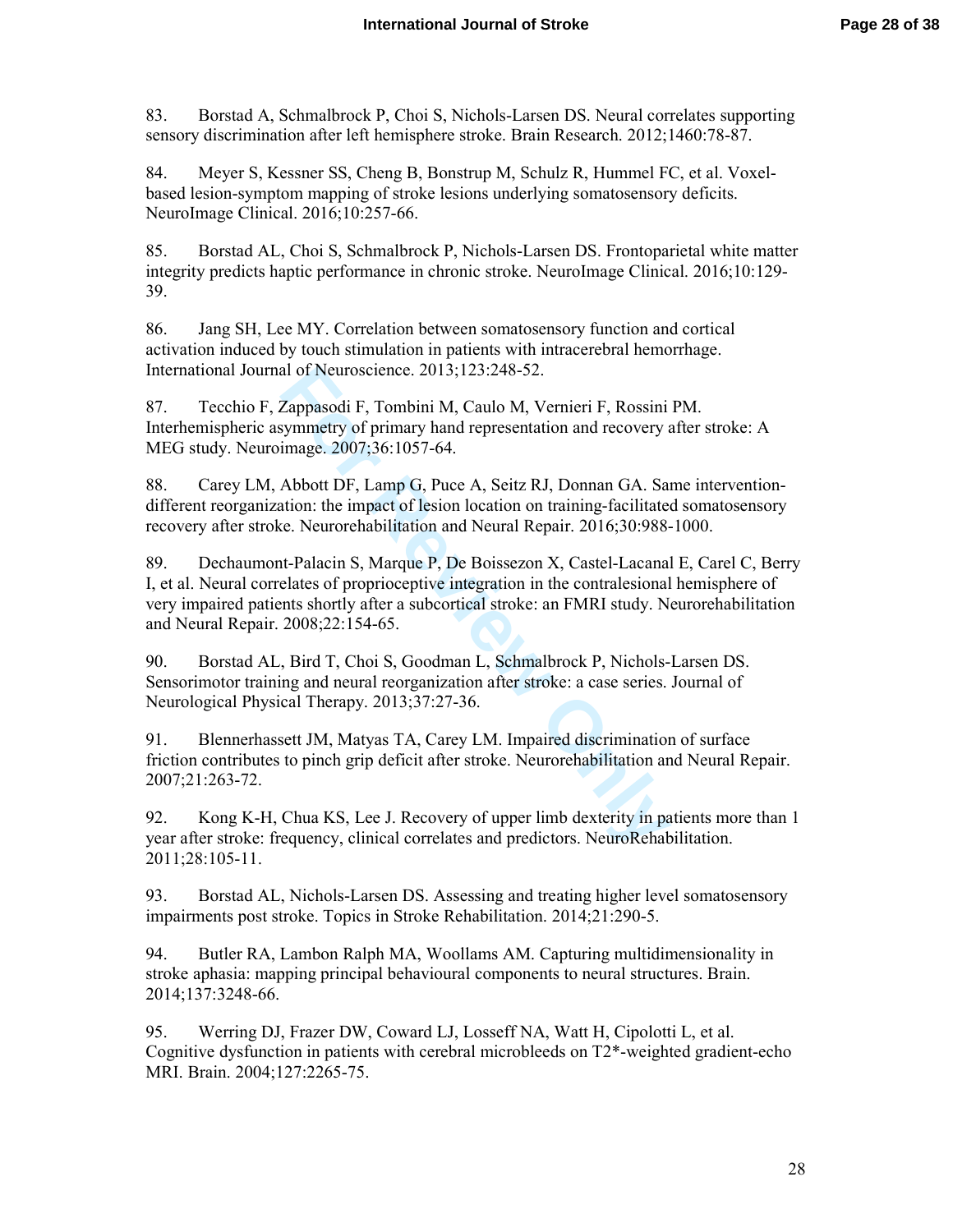96. O'Sullivan M, Morris RG, Huckstep B, Jones DK, Williams SC, Markus HS. Diffusion tensor MRI correlates with executive dysfunction in patients with ischaemic leukoaraiosis. Journal of Neurology, Neurosurgery, and Psychiatry. 2004;75:441-7.

97. Senda J, Ito K, Kotake T, Kanamori M, Kishimoto H, Kadono I, et al. Association of Leukoaraiosis With Convalescent Rehabilitation Outcome in Patients With Ischemic Stroke. Stroke; a journal of cerebral circulation. 2016;47(1):160-6.

98. Anguera JA, Boccanfuso J, Rintoul JL, Al-Hashimi O, Faraji F, Janowich J, et al. Video game training enhances cognitive control in older adults. Nature. 2013;501:97-101.

99. Dubovik S, Ptak R, Aboulafia T, Magnin C, Gillabert N, Allet L, et al. EEG alpha band synchrony predicts cognitive and motor performance in patients with ischemic stroke. Behavioural Neurology. 2013;26:187-9.

100. Geranmayeh F, Brownsett SL, Wise RJ. Task-induced brain activity in aphasic stroke patients: what is driving recovery? Brain. 2014;137:2632-48.

101. Brownsett SLE, Warren JE, Geranmayeh F, Woodhead Z, Leech R, Wise RJS. Cognitive control and its impact on recovery from aphasic stroke. Brain. 2014;137:242-54.

102. Glass BD, Maddox WT, Love BC. Real-time strategy game training: emergence of a cognitive flexibility trait. PloS one. 2013;8:e70350.

103. Raichle ME. The brain's default mode network. Annual Reviews in Neuroscience. 2015;38:433-47.

104. Tuladhar AM, Snaphaan L, Shumskaya E, Rijpkema M, Fernandez G, Norris DG, et al. Default Mode Network Connectivity in Stroke Patients. PloS one. 2013;8:e66556.

logy. 2013;26:187-9.<br>
h F, Brownsett SL, Wise RJ. Task-induced brain activity<br>
iving recovery? Brain. 2014;137:2632-48.<br>
SLE, Warren JE, Geranmayeh F, Woodhead Z, Leech R<br>
dits impact on recovery from aphasic stroke. Brain 105. Ding X, Li CY, Wang QS, Du FZ, Ke ZW, Peng F, et al. Patterns in default-mode network connectivity for determining outcomes in cognitive function in acute stroke patients. Neuroscience. 2014;277:637-46.

106. Park JY, Kim YH, Chang WH, Park CH, Shin YI, Kim ST, et al. Significance of longitudinal changes in the default-mode network for cognitive recovery after stroke. The European Journal of Neuroscience. 2014;40:2715-22.

107. Dacosta-Aguayo R, Grana M, Iturria-Medina Y, Fernandez-Andujar M, Lopez-Cancio E, Caceres C, et al. Impairment of functional integration of the default mode network correlates with cognitive outcome at three months after stroke. Human Brain Mapping. 2015;36:577-90.

108. Corbetta M, Shulman GL. Control of goal-directed and stimulus-driven attention in the brain. Nature Reviews in Neuroscience. 2002;3:201-15.

109. He BJ, Snyder AZ, Vincent JL, Epstein A, Shulman GL, Corbetta M. Breakdown of Functional Connectivity in Frontoparietal Networks Underlies Behavioral Deficits in Spatial Neglect. Neuron. 2007;53:905-18.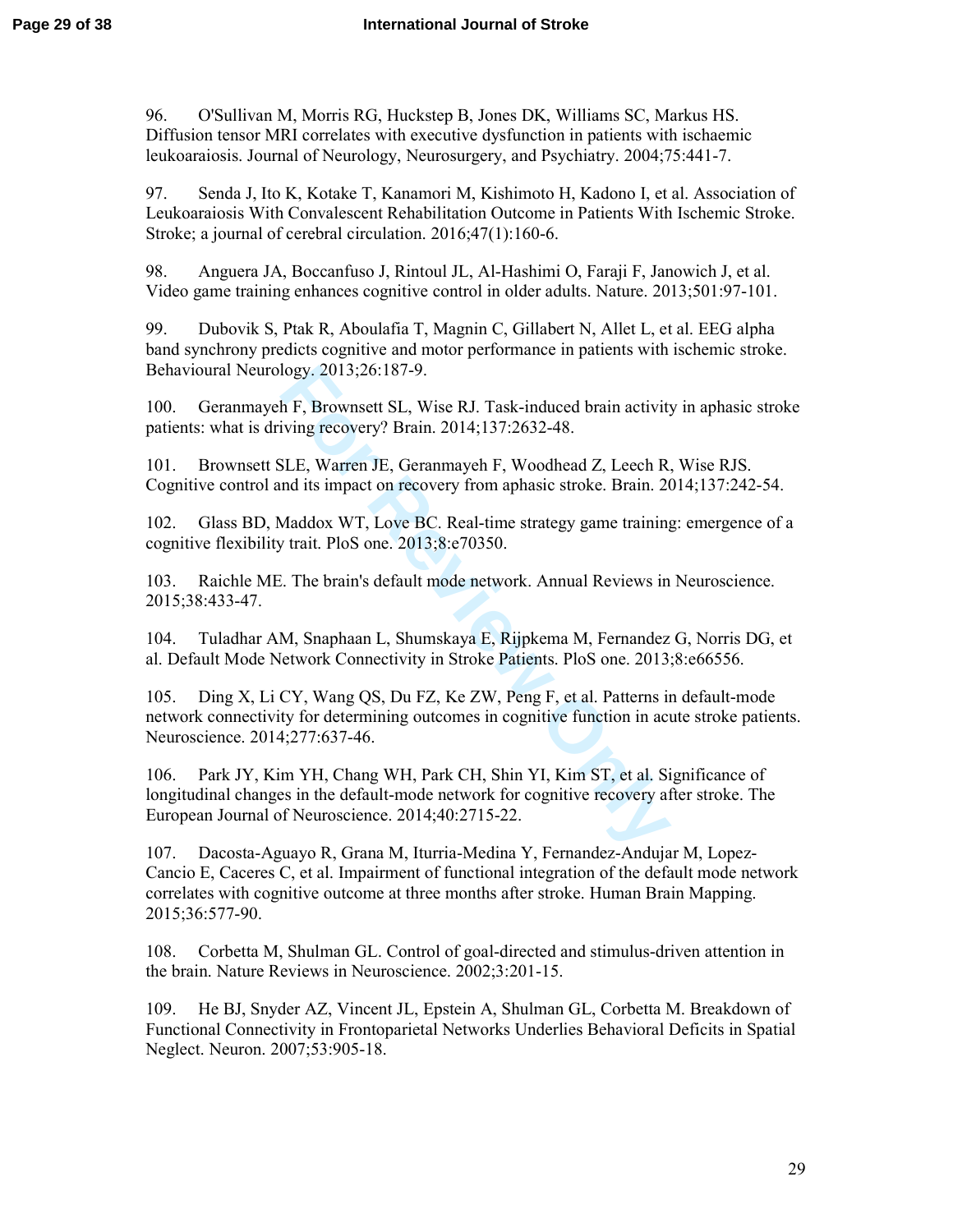110. Baldassarre A, Ramsey L, Hacker CL, Callejas A, Astafiev SV, Metcalf NV, et al. Large-scale changes in network interactions as a physiological signature of spatial neglect. Brain. 2014;137:3267-83.

111. Ramsey LE, Siegel JS. Normalization of network connectivity in hemispatial neglect recovery. 2016;80:127-41.

112. Karnath HO, Rennig J, Johannsen L, Rorden C. The anatomy underlying acute versus chronic spatial neglect: a longitudinal study. Brain. 2011;134:903-12.

113. Thiebaut de Schotten M, Tomaiuolo F, Aiello M, Merola S, Silvetti M, Lecce F, et al. Damage to white matter pathways in subacute and chronic spatial neglect: a group study and 2 single-case studies with complete virtual "in vivo" tractography dissection. Cerebral Cortex. 2014;24:691-706.

11-706.<br>
McAvoy MP, Siegel JS, Hong X, Astafiev SV, Rengach<br>
matter involvement associated with distinct visuospatial<br>
Cortex. 2017;88:81-97.<br>
Flentz B, Ellis Jr. C. Post-stroke aphasia prognosis: a related factors. Journa 114. Carter AR, McAvoy MP, Siegel JS, Hong X, Astafiev SV, Rengachary J, et al. Differential white matter involvement associated with distinct visuospatial deficits after right hemisphere stroke. Cortex. 2017;88:81-97.

115. Plowman E, Hentz B, Ellis Jr. C. Post-stroke aphasia prognosis: a review of patientrelated and stroke-related factors. Journal of Evaluation in Clinical Practice. 2012;18:689-94.

116. Hillis AE, Wityk RJ, Tuffiash E, Beauchamp NJ, Jacobs MA, Barker PB, et al. Hypoperfusion of Wernicke's area predicts severity of semantic deficit in acute stroke. Annals of neurology. 2001;50:561-6.

117. Hillis AE, Barker PB, Beauchamp NJ, Gordon B, Wityk RJ. MR perfusion imaging reveals regions of hypoperfusion associated with aphasia and neglect. Neurology. 2000;55:782-8.

118. Hillis AE, Heidler J. Mechanisms of early aphasia recovery. Aphasiology. 2002;16:885-95.

119. Hillis AE, Kleinman JT, Newhart M, Heidler-Gary J, Gottesman R, Barker PB, et al. Restoring cerebral blood flow reveals neural regions critical for naming. Journal of Neuroscience. 2006;26:8069-73.

120. Croquelois A, Wintermark M, Reichhart M, Meuli R, Bogousslavsky J. Aphasia in hyperacute stroke: language follows brain penumbra dynamics. Annals of Neurology. 2003;54:321-9.

121. Reineck LA, Agarwal S, Hillis AE. "Diffusion-clinical mismatch" is associated with potential for early recovery of aphasia. Neurology. 2005;64:828-33.

122. Fridriksson J. Preservation and modulation of specific left hemisphere regions is vital for treated recovery from anomia in stroke. J Neurosci. 2010;30:11558-64.

123. Kummerer D, Hartwigsen G, Kellmeyer P, Glauche V, Mader I, Kloppel S, et al. Damage to ventral and dorsal language pathways in acute aphasia. Brain. 2013;136:619-29.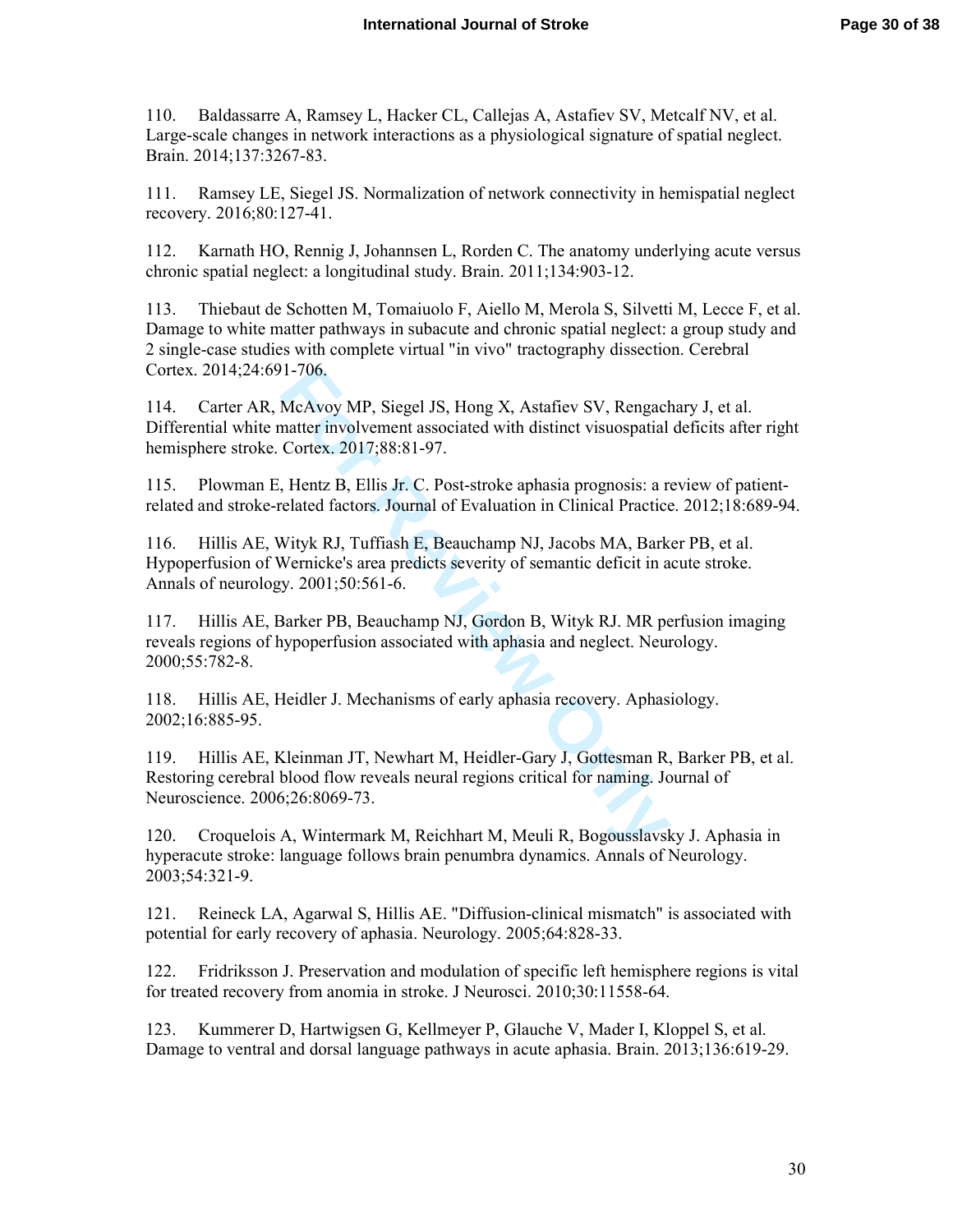124. Yang H, Bai L, Zhou Y, Kang S, Liang P, Wang L, et al. Increased inter-hemispheric resting-state functional connectivity in acute lacunar stroke patients with aphasia. Experimental Brain Research. 2017;235:941-8.

125. Kreisler A, Godefroy O, Delmaire C, Debachy B, Leclercq M, Pruvo JP, et al. The anatomy of aphasia revisited. Neurology. 2000;54(5):1117-23.

126. Forkel SJ, Thiebaut de Schotten M, Dell'Acqua F, Kalra L, Murphy DG, Williams SC, et al. Anatomical predictors of aphasia recovery: a tractography study of bilateral perisylvian language networks. Brain. 2014;137:2027-39.

127. Geranmayeh F, Leech R, Wise RJ. Network dysfunction predicts speech production after left hemisphere stroke. Neurology. 2016;Epub ahead of print.

nneberger O, Kummerer D, Mader I, Weiller C, Kloppel<br>
resonance imaging activations predict language outcor<br>
52-64.<br>
hofield TM, Crinion JT, Seghier ML, Grogan A, Green<br>
syrus is a shared substrate for auditory short-term 128. Saur D, Ronneberger O, Kummerer D, Mader I, Weiller C, Kloppel S. Early functional magnetic resonance imaging activations predict language outcome after stroke. Brain. 2010;133:1252-64.

129. Leff AP, Schofield TM, Crinion JT, Seghier ML, Grogan A, Green DW, et al. The left superior temporal gyrus is a shared substrate for auditory short-term memory and speech comprehension: evidence from 210 patients with stroke. Brain. 2009;132:3401-10.

130. Butler RA, Lambon Ralph MA, Woollams AM. Capturing multidimensionality in stroke aphasia: mapping principal behavioural components to neural structures. Brain. 2014;137:3248-66.

131. Turken AU, Dronkers NF. The neural architecture of the language comprehension network: converging evidence from lesion and connectivity analyses. Frontiers in systems neuroscience. 2011;5:1.

132. Marchina S, Zhu LL, Norton A, Zipse L, Wan CY, Schlaug G. Impairment of speech production predicted by lesion load of the left arcuate fasciculus. Stroke. 2011;42:2251-6.

133. Wang J, Marchina S, Norton AC, Wan CY, Schlaug G. Predicting speech fluency and naming abilities in aphasic patients. Frontiers in Human Neuroscience. 2013;7:831.

134. Price CJ, Seghier ML, Leff AP. Predicting language outcome and recovery after stroke: the PLORAS system. Nature Reviews in Neurology. 2010;6:202-10.

135. Hope TM, Seghier ML, Leff AP, Price CJ. Predicting outcome and recovery after stroke with lesions extracted from MRI images. NeuroImage Clinical. 2013;2:424-33.

136. Meinzer M, Mohammadi S, Kugel H, Schiffbauer H, Floel A, Albers J, et al. Integrity of the hippocampus and surrounding white matter is correlated with language training success in aphasia. NeuroImage. 2010;53:283-90.

137. Bonilha L, Gleichgerrcht E, Nesland T, Rorden C, Fridriksson J. Success of anomia treatment in aphasia is associated with preserved architecture of global and left temporal lobe structural networks. Neurorehabilitation and Neural Repair. 2016;30:266-79.

138. van Hees S, McMahon K, Angwin A, de Zubicaray G, Read S, Copland DA. A functional MRI study of the relationship between naming treatment outcomes and resting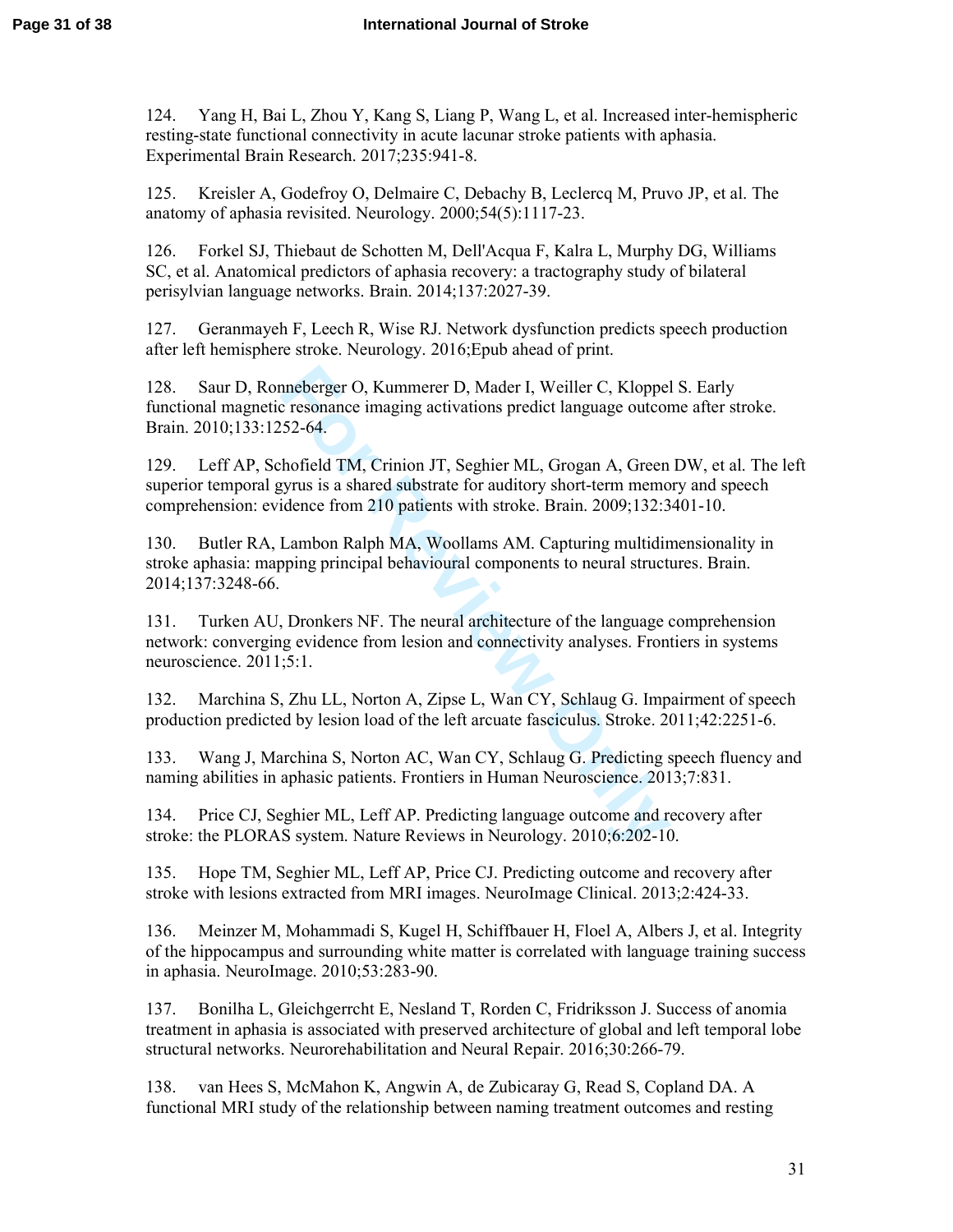state functional connectivity in post-stroke aphasia. Human Brain Mapping. 2014;35:3919- 31.

139. Schlaug G, Marchina S, Norton A. Evidence for plasticity in white-matter tracts of patients with chronic Broca's aphasia undergoing intense intonation-based speech therapy. Ann N Y Acad Sci. 2009;1169:385-94.

140. Fridriksson J, Richardson JD, Fillmore P, Cai B. Left hemisphere plasticity and aphasia recovery. NeuroImage. 2012;60:854-63.

141. Ulm L, Copland D, Meinzer M. A new era of systems neuroscience in aphasia? Aphasiology. 2016; https://doi.org/10.1080/02687038.2016.1227425.

142. Hardwick RM, Rajan VA, Bastian AJ, Krakauer JW, Celnik PA. Motor Learning in Stroke. Neurorehabilitation and neural repair. 2017;31:178-89.

143. Menon BK, Campbell BC, Levi C, Goyal M. Role of imaging in current acute ischemic stroke workflow for endovascular therapy. Stroke. 2015;46:1453-61.

144. Levy RM, Harvey RL, Kissela BM, Winstein CJ, Lutsep HL, Parrish TB, et al. Epidural electrical stimulation for stroke rehabilitation: results of the prospective, multicenter, randomized, single-blinded everest trial. Neurorehabilitation and Neural Repair. 2016;30:107-19.

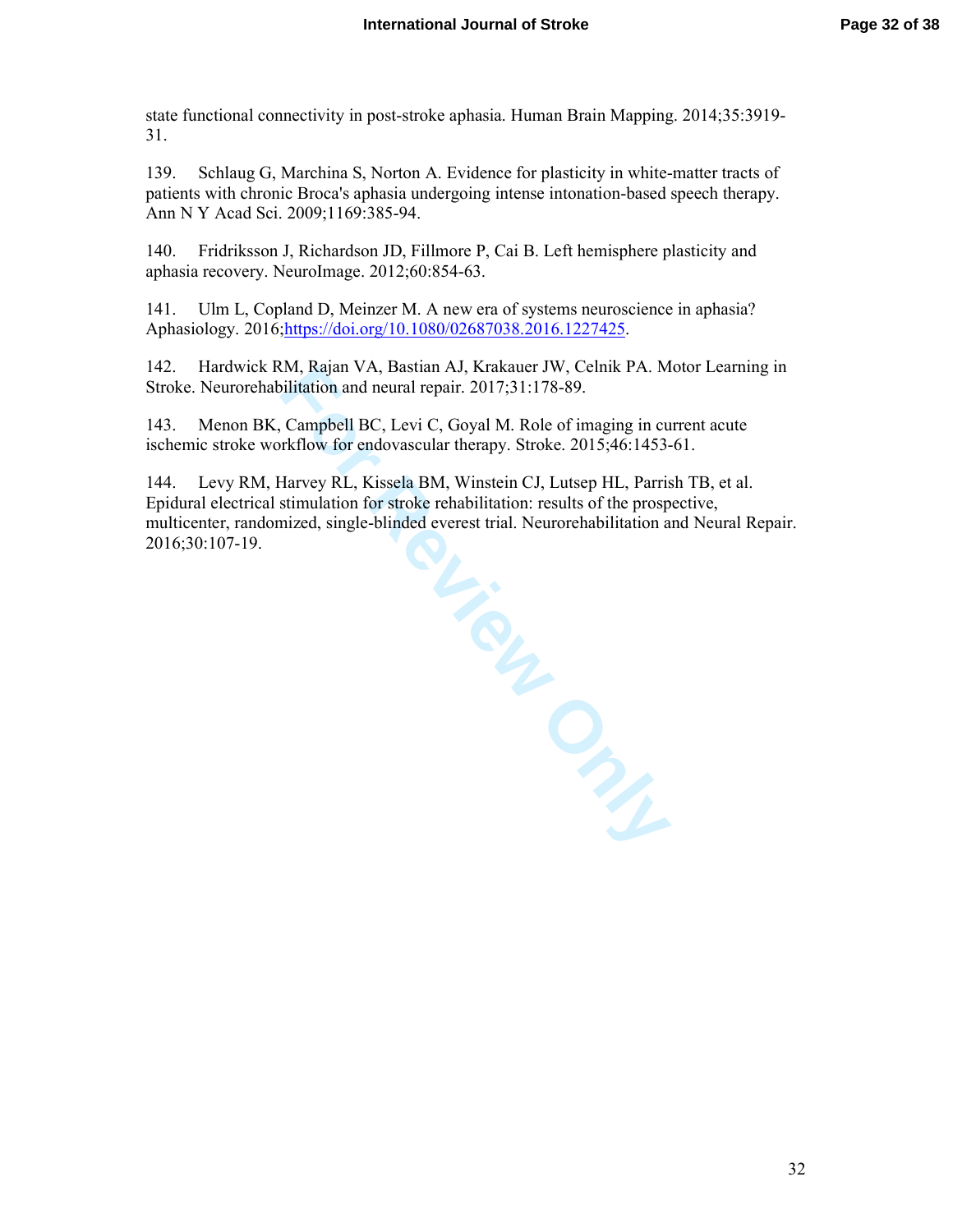$\overline{a}$ 

# **Table 1: Summary of possible brain biomarkers to measure brain structure or function.**

| Measures of structure/injury: |                                             | <b>Measures of function:</b> |                                                |
|-------------------------------|---------------------------------------------|------------------------------|------------------------------------------------|
| $\bullet$                     | Computed tomography (CT)                    | $\bullet$                    | Electroencephalograpy (EEG)                    |
| $\bullet$                     | Diffusion tensor imaging (DTI)              |                              | Functional magnetic resonance imaging          |
| $\bullet$                     | Diffusion weighted imaging (DWI)            |                              | (fMRI)                                         |
|                               | <b>Fluid Attenuation Inversion Recovery</b> |                              | Magnetoencephalography (MEG)                   |
|                               | (FLAIR)                                     |                              | Magnetic resonance spectroscopy (MRS)          |
| $\bullet$                     | Gradient echo and spin echo (GRASE)         |                              | <b>Near Infrared Spectroscopy Imaging</b>      |
|                               | T1-weighted MRI                             |                              | (NIRSI)                                        |
|                               | T2-weighted MRI                             |                              | <b>Positron emission tomography (PET)</b>      |
|                               | Proton density-weighted MRI                 |                              | Resting state magnetic resonance imaging       |
|                               |                                             |                              | (rsMRI)                                        |
|                               |                                             |                              | Sensory electroencephalography (sEEG)          |
|                               |                                             |                              | <b>Transcranial magnetic stimulation (TMS)</b> |
|                               |                                             |                              | SL<br>ONS                                      |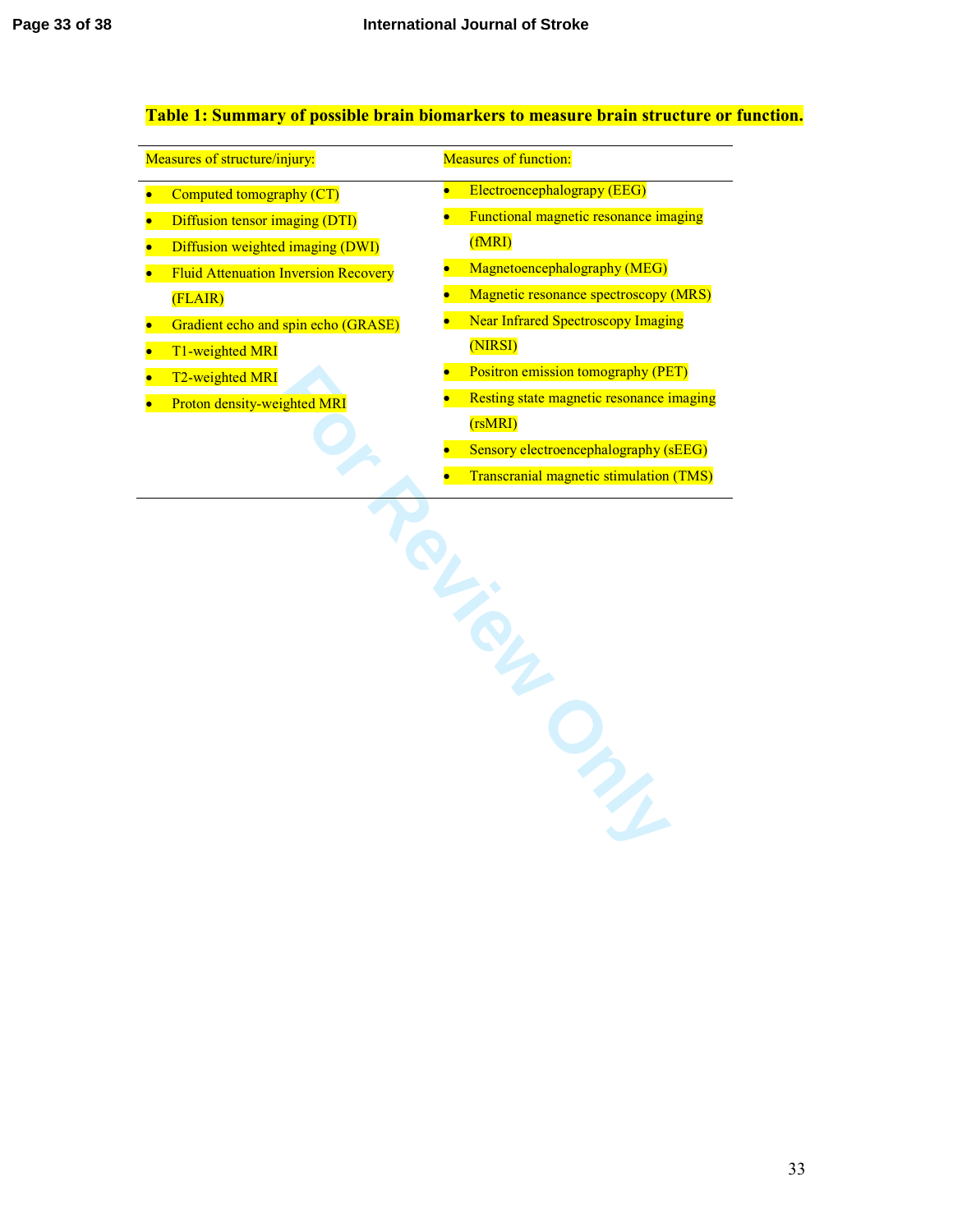# **Table 2: Scope of functional domains considered given existing literature**.

*Motor* refers to motor outcomes, inclusive of upper and lower limb functions.

*Sensation* refers to somatosensation, touch and proprioception.

*Cognition* refers to 'executive functioning' or 'cognitive control', which are umbrella terms for sub-processes of selective attention, error monitoring, decision-making memory and response inhibition.

*Language* refers to spoken language production, auditory language comprehension, and global measures of language function (that also include reading and writing).

Hage function Review Concerns Contractor Concerns Concerns Concerns Concerns Concerns Concerns Concerns Concerns Concerns Concerns Concerns Concerns Concerns Concerns Concerns Concerns Concerns Concerns Concerns Concerns C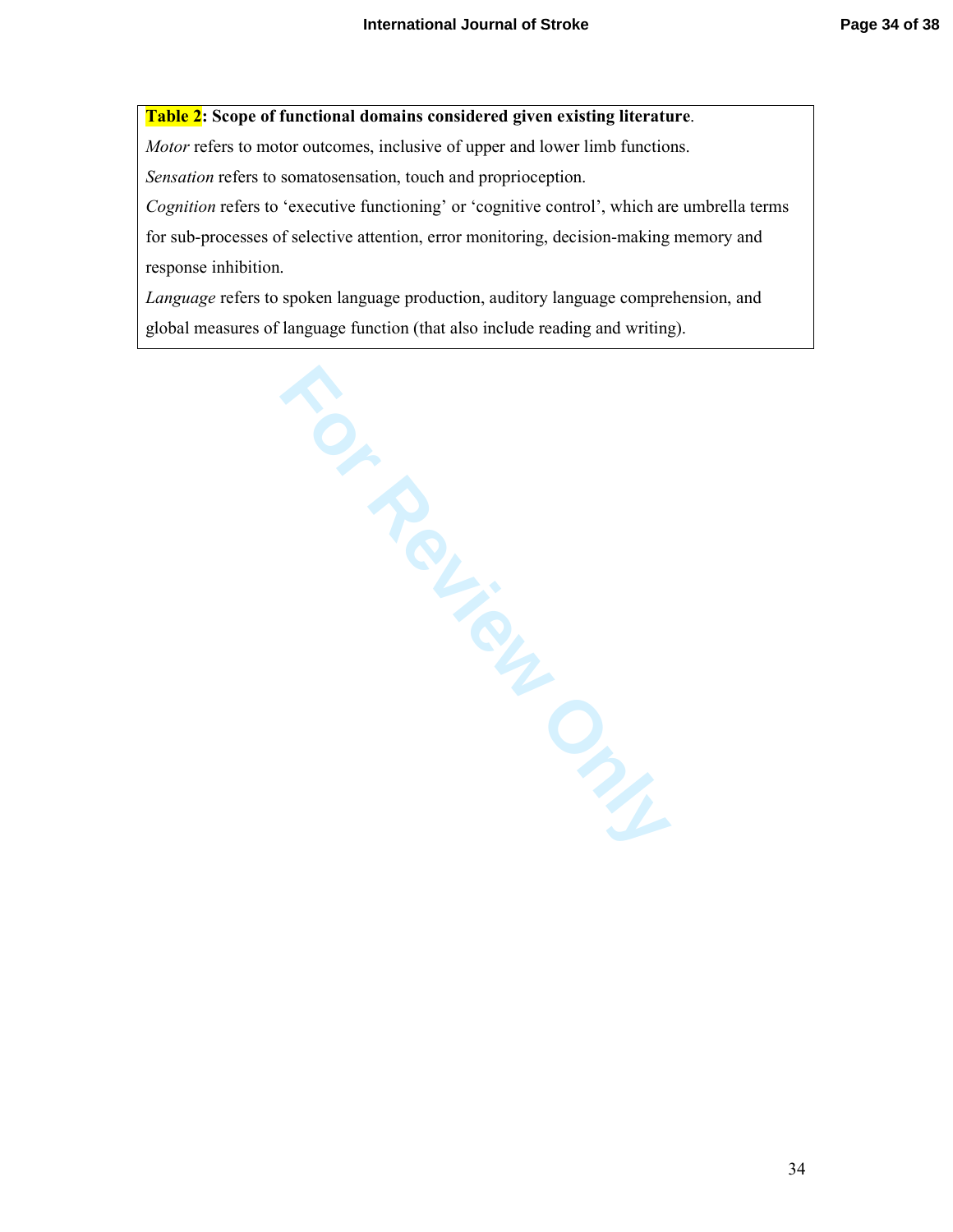### **Table 3: Scope for expert consensus biomarker recommendations.**

- *Ready to be used in clinical trial* means that based on the available evidence it is recommended that the biomarker should be included in stroke clinical trials (pilot and feasibility work through to phase II/III/IV trials).
- *Development priority* refers to biomarkers where there is some evidence in human populations with stroke, but questions remain or the evidence is insufficient to support the inclusion of this biomarker in clinical trials at present. Predictive data of outcome and/or recovery is needed to establish its utility in clinical trials.

Notes Indianas.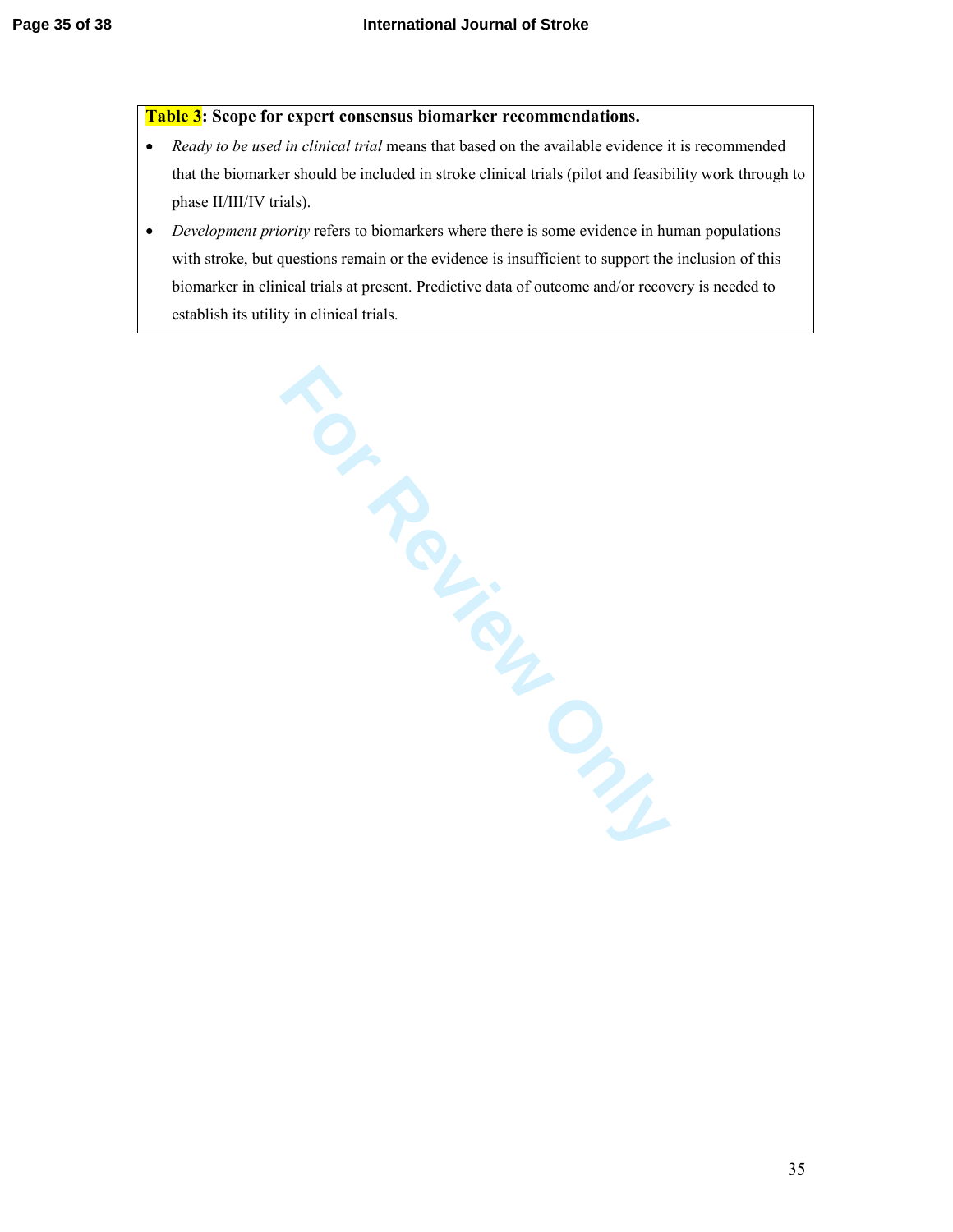### **Table 4: Expert consensus biomarker recommendations**

## **A) Motor**

*Ready to be used in clinical trial.* 

- CST indexed by DTI or by lesion overlap in the **hyperacute, acute, early and late subacute, and chronic phases**, which has demonstrated a moderate to strong relationship with impairment (outcome and recovery)
- TMS measure of MEP+ or MEP- of the upper limb to understand and track motor recovery up to the **late subacute phase** and understand the effects of rehabilitation interventions up to the **chronic phase** post-stroke. There is evidence of a strong relationship between impairment (outcome and recovery) and MEP status. We recommend that future studies of upper limb interventions determine whether patients are MEP+ or MEP- for the purposes of stratification.

## *Developmental priority*

- **Example 15 Solution** We recommend that future studies of errorine whether patients are MEP+ or MEP- for the purposes errorine whether patients are MEP+ or MEP- for the purposes or tradius of the **hyperacute** phase. Identi • Lesion location measured in the **hyperacute phase**. Identifying critical areas damaged that could predict recovery or treatment response may be important. Combining location and volume of stroke damage using multivariate techniques is the next logical step.
- Leukoaraiosis and covert lesions in the **hyperacute, early and late acute and chronic phases** require further validation to understand how they impact motor recovery.
- Accumulate further evidence of the usefulness of MEP $+/-$  in the lower limb.
- Determining the utility of the laterality index from functional MRI as a predictor of efficacy in earlier stages post stroke is a developmental priority.
- Determine the utility of measures of rsFC and task-based activation and MEG/sEEG to predict treatment response in the **early subacute, late subacute and chronic stages** of recovery.

## **B) Somatosensory**

*Ready to be used in clinical trial*

• There are no somatosensory system biomarkers ready for clinical trials.

## *Developmental priority*

- Understand outcome and predict somatosensory recovery in the acute through to chronic stages using:
	- o Biologically reliable measures of white matter fibre tract integrity and connectivity within and across brain networks  $e.g.$  using diffusion-based tractography.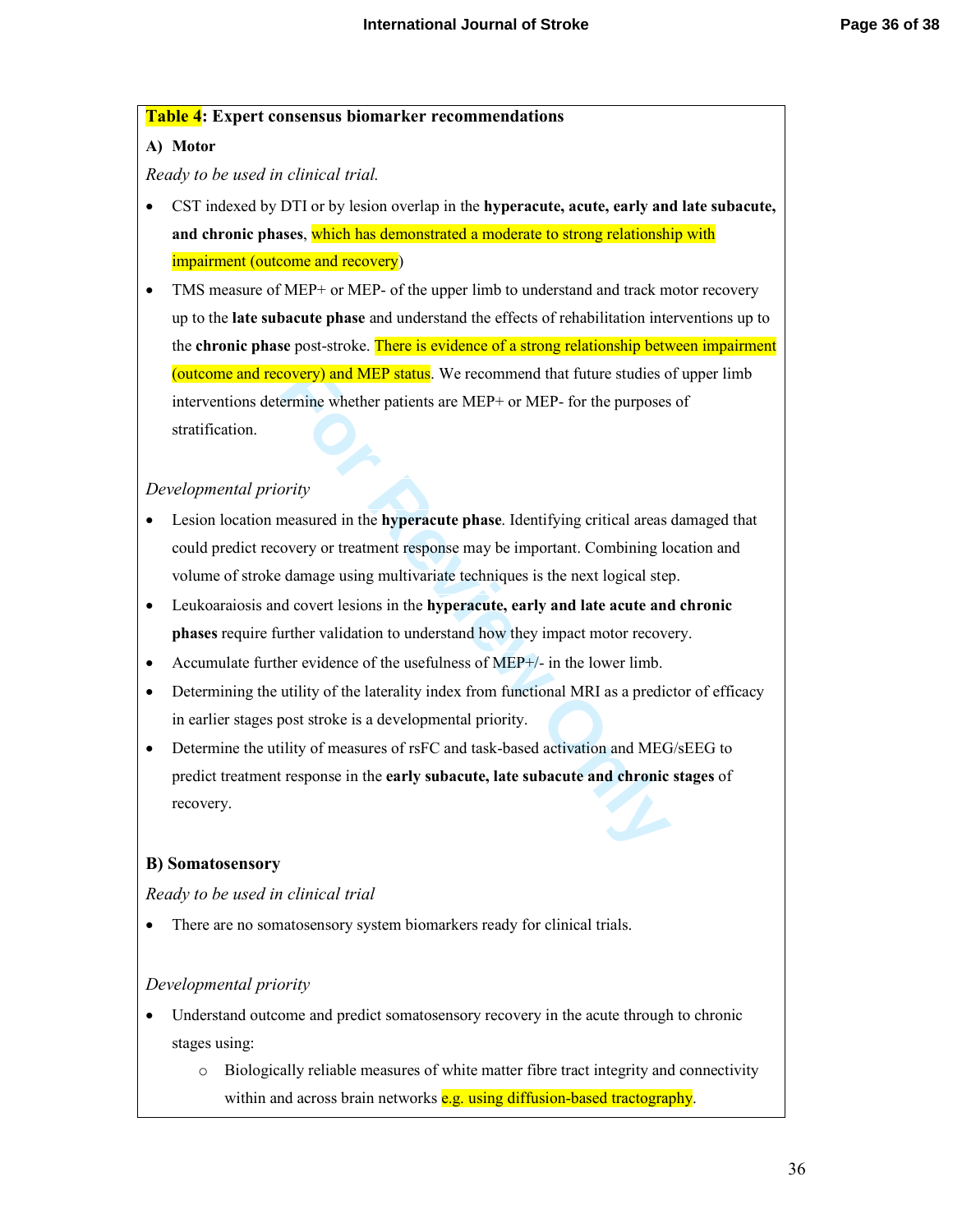o Measures of rsFC, and fMRI activation.

# **C) Cognition**

*Ready to be used in clinical trial*

• There are no biomarkers ready to be used in clinical trials.

# *Developmental priority*

- Understand outcome and predict recovery in the acute to chronic stages of recovery using
	- o Measures of white matter integrity within both lesioned and non-lesioned areas.
	- o Measures of rsFC and task-based FC.
- Predict treatment response in the early subacute, late subacute and chronic stages of recovery using measures of rsFC and fMRI activation.

# **D) Language**

*Ready to be used in clinical trials* 

is of rsFC and task-based FC.<br> **Follow Example 15 For The Example 10** For the subacute and chronic standards fraction.<br> **For EXAMPLE 1999** Condition.<br> **Follow EXAMPL AS EXAMPLE 10** For the proof of the chronic phase and pr • Index structural damage as per PLORAS imaging protocol in the chronic phase of recovery to understand outcome and predict recovery. When the PLORAS database is used with an individual's lesion information combined with time post-stroke and speech behaviour it provides a strong predictor of longitudinal aphasia recovery.

## *Developmental priority*

- Index structural damage to and integrity of the arcuate fasciculus with diffusion weighted imaging in the late subacute and chronic phases of recovery to understand and predict outcome.
- Predict recovery using perfusion CT and MRI in the hyperacute phase.
- Determine if structural damage predicts therapy or treatment response in the subacute through to chronic phases.
- Predict recovery and treatment response in subacute to chronic phase using measures of taskbased fMRI activation.
- Explore measures of inter and intra-network connectivity (including rsFC) and multivariate connectome-based symptom mapping for prediction of outcome and treatment response.

Legend: CST, corticospinal tract; CT, computed tomography; DTI, diffusion tensor imaging; FC, functional connectivity; fMRI, functional magnetic resonance imaging; MEP+, motor evoked potential present; MEG, magnetoencephalography; MEP-, motor evoked potential